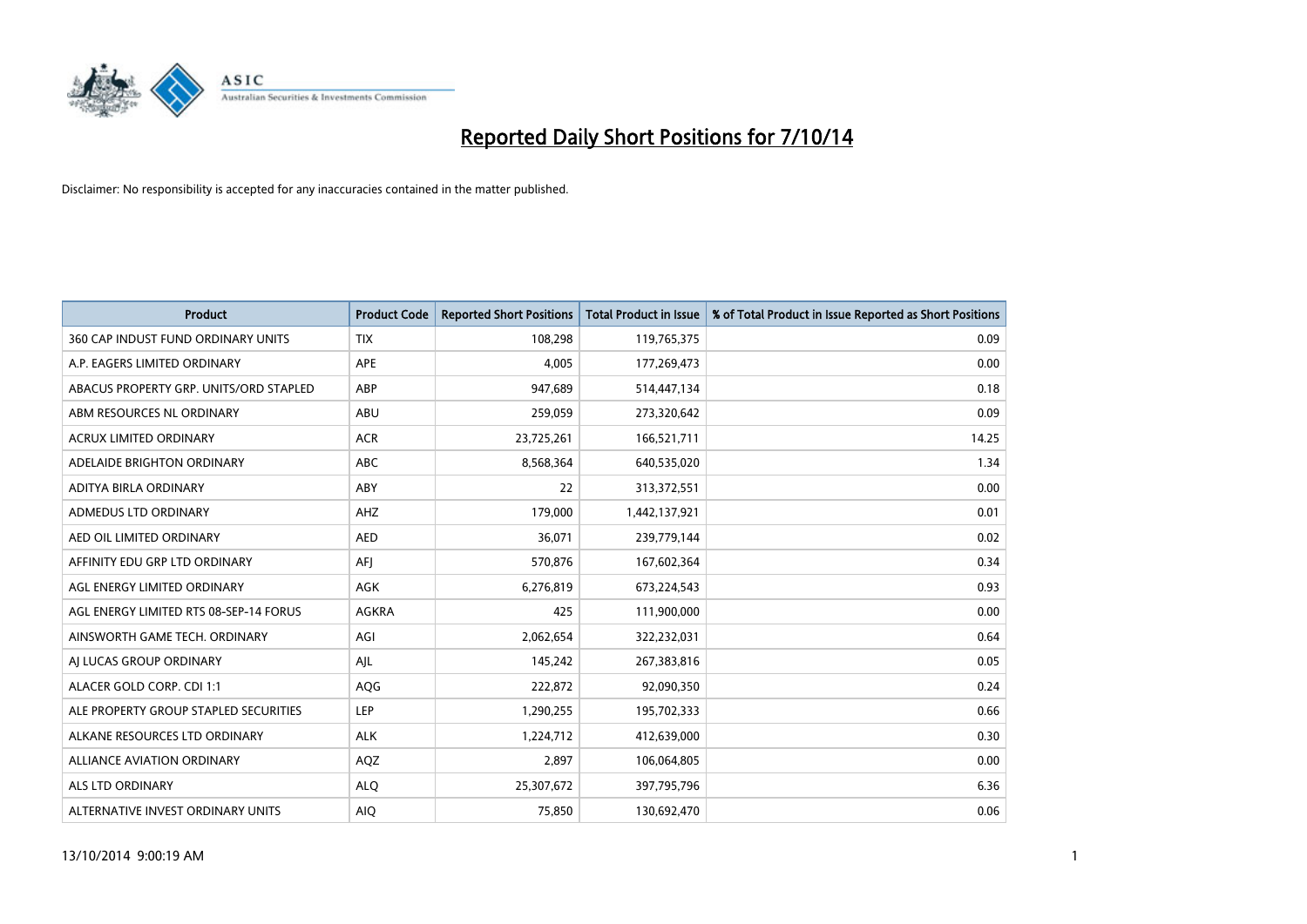

| <b>Product</b>                          | <b>Product Code</b> | <b>Reported Short Positions</b> | <b>Total Product in Issue</b> | % of Total Product in Issue Reported as Short Positions |
|-----------------------------------------|---------------------|---------------------------------|-------------------------------|---------------------------------------------------------|
| ALTIUM LIMITED ORDINARY                 | <b>ALU</b>          | 120,488                         | 129,272,762                   | 0.09                                                    |
| ALUMINA LIMITED ORDINARY                | AWC                 | 63,634,149                      | 2,806,225,615                 | 2.27                                                    |
| AMCOM TELECOMM, ORDINARY                | AMM                 | 5,477,719                       | 264,835,089                   | 2.07                                                    |
| AMCOR LIMITED ORDINARY                  | AMC                 | 6,499,091                       | 1,206,684,923                 | 0.54                                                    |
| AMP LIMITED ORDINARY                    | AMP                 | 16,061,081                      | 2,957,737,964                 | 0.54                                                    |
| ANSELL LIMITED ORDINARY                 | <b>ANN</b>          | 5,582,122                       | 153,105,206                   | 3.65                                                    |
| ANTARES ENERGY LTD ORDINARY             | AZZ                 | 96,617                          | 255,000,000                   | 0.04                                                    |
| ANZ BANKING GRP LTD ORDINARY            | ANZ                 | 11,126,408                      | 2,756,627,771                 | 0.40                                                    |
| APA GROUP STAPLED SECURITIES            | <b>APA</b>          | 7,847,462                       | 835,750,807                   | 0.94                                                    |
| APN NEWS & MEDIA ORDINARY               | <b>APN</b>          | 1,220,084                       | 1,029,041,356                 | 0.12                                                    |
| AQUARIUS PLATINUM. ORDINARY             | <b>AOP</b>          | 2,945,781                       | 1,464,872,899                 | 0.20                                                    |
| AQUILA RESOURCES ORDINARY               | <b>AQA</b>          | 13,583                          | 411,804,442                   | 0.00                                                    |
| ARAFURA RESOURCE LTD ORDINARY           | ARU                 | 115,349                         | 441,270,644                   | 0.03                                                    |
| ARB CORPORATION ORDINARY                | ARP                 | 1,326,489                       | 72,493,302                    | 1.83                                                    |
| ARDENT LEISURE GROUP STAPLED SECURITIES | AAD                 | 1,121,896                       | 438,666,245                   | 0.26                                                    |
| ARENA REIT. ORDINARY UNITS              | <b>ARF</b>          | 123,861                         | 211,495,653                   | 0.06                                                    |
| ARISTOCRAT LEISURE ORDINARY             | ALL                 | 2,147,700                       | 630,022,253                   | 0.34                                                    |
| ARRIUM LTD ORDINARY                     | ARI                 | 50,894,845                      | 2,333,653,286                 | 2.18                                                    |
| ARRIUM LTD RIGHTS 30-SEP-14 FOR         | <b>ARIR</b>         | 11,409,740                      | 1,366,183,142                 | 0.84                                                    |
| ASALEO CARE LIMITED ORDINARY            | AHY                 | 8,051,044                       | 603,469,434                   | 1.33                                                    |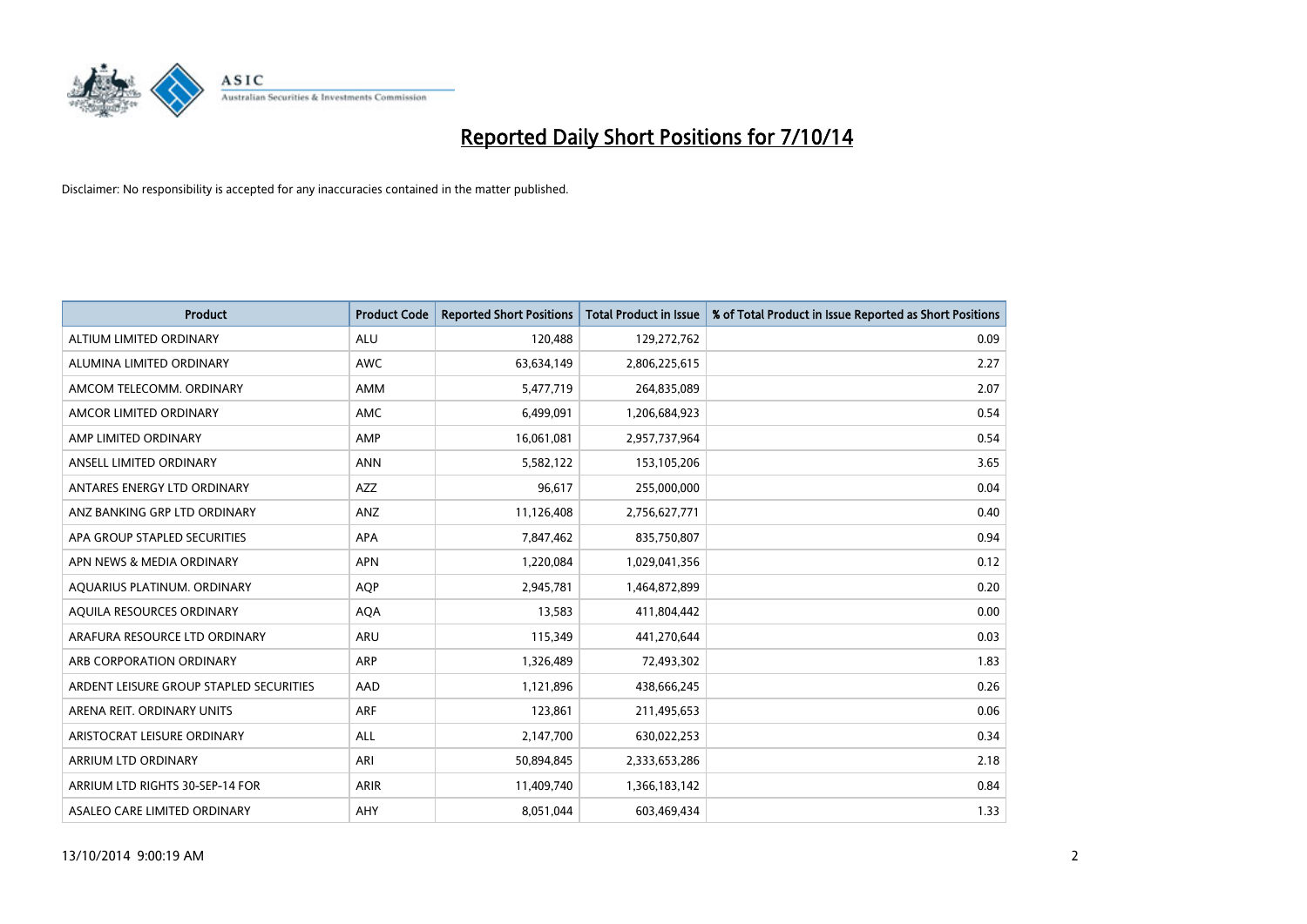

| <b>Product</b>                            | <b>Product Code</b> | <b>Reported Short Positions</b> | <b>Total Product in Issue</b> | % of Total Product in Issue Reported as Short Positions |
|-------------------------------------------|---------------------|---------------------------------|-------------------------------|---------------------------------------------------------|
| ASCIANO LIMITED ORDINARY                  | <b>AIO</b>          | 2,853,768                       | 975,385,664                   | 0.29                                                    |
| ASPEN GROUP ORD/UNITS STAPLED             | APZ                 | 208,574                         | 114,984,873                   | 0.18                                                    |
| ASTRO JAP PROP GROUP STAPLED US PROHIBIT. | AJA                 | 153,895                         | 67,211,752                    | 0.23                                                    |
| ASX LIMITED ORDINARY                      | ASX                 | 5,569,895                       | 193,595,162                   | 2.88                                                    |
| ATLAS IRON LIMITED ORDINARY               | <b>AGO</b>          | 112,038,809                     | 915,701,543                   | 12.24                                                   |
| ATRUM COAL NL ORDINARY                    | <b>ATU</b>          | 167,195                         | 162,459,242                   | 0.10                                                    |
| AUCKLAND INTERNATION ORDINARY             | AIA                 | 45,524                          | 1,190,484,097                 | 0.00                                                    |
| AURIZON HOLDINGS LTD ORDINARY             | AZJ                 | 4,070,125                       | 2,137,284,503                 | 0.19                                                    |
| <b>AUSDRILL LIMITED ORDINARY</b>          | <b>ASL</b>          | 20,249,440                      | 312,277,224                   | 6.48                                                    |
| AUSENCO LIMITED ORDINARY                  | AAX                 | 1,080,213                       | 168,449,799                   | 0.64                                                    |
| AUSNET SERVICES STAPLED SECURITIES        | <b>AST</b>          | 30,921,757                      | 3,425,244,162                 | 0.90                                                    |
| AUST INDUSTRIAL REIT UNIT                 | ANI                 | 214,609                         | 96,288,031                    | 0.22                                                    |
| AUSTAL LIMITED ORDINARY                   | ASB                 | 1,021,121                       | 346,379,377                   | 0.29                                                    |
| AUSTBROKERS HOLDINGS ORDINARY             | <b>AUB</b>          | 246,588                         | 60,088,396                    | 0.41                                                    |
| AUSTIN ENGINEERING ORDINARY               | <b>ANG</b>          | 1,045,782                       | 84,274,004                    | 1.24                                                    |
| AUSTRALAND PROPERTY STAPLED SECURITY      | <b>ALZ</b>          | 4,746                           | 581,797,922                   | 0.00                                                    |
| AUSTRALIAN AGRICULT. ORDINARY             | AAC                 | 2,812,279                       | 532,474,721                   | 0.53                                                    |
| AUSTRALIAN FOUNDAT, ORDINARY              | AFI                 | 100                             | 1,054,646,236                 | 0.00                                                    |
| AUSTRALIAN PHARM, ORDINARY                | API                 | 10,572,349                      | 488,115,883                   | 2.17                                                    |
| AUTOMOTIVE HOLDINGS ORDINARY              | <b>AHE</b>          | 2,561,815                       | 306,437,941                   | 0.84                                                    |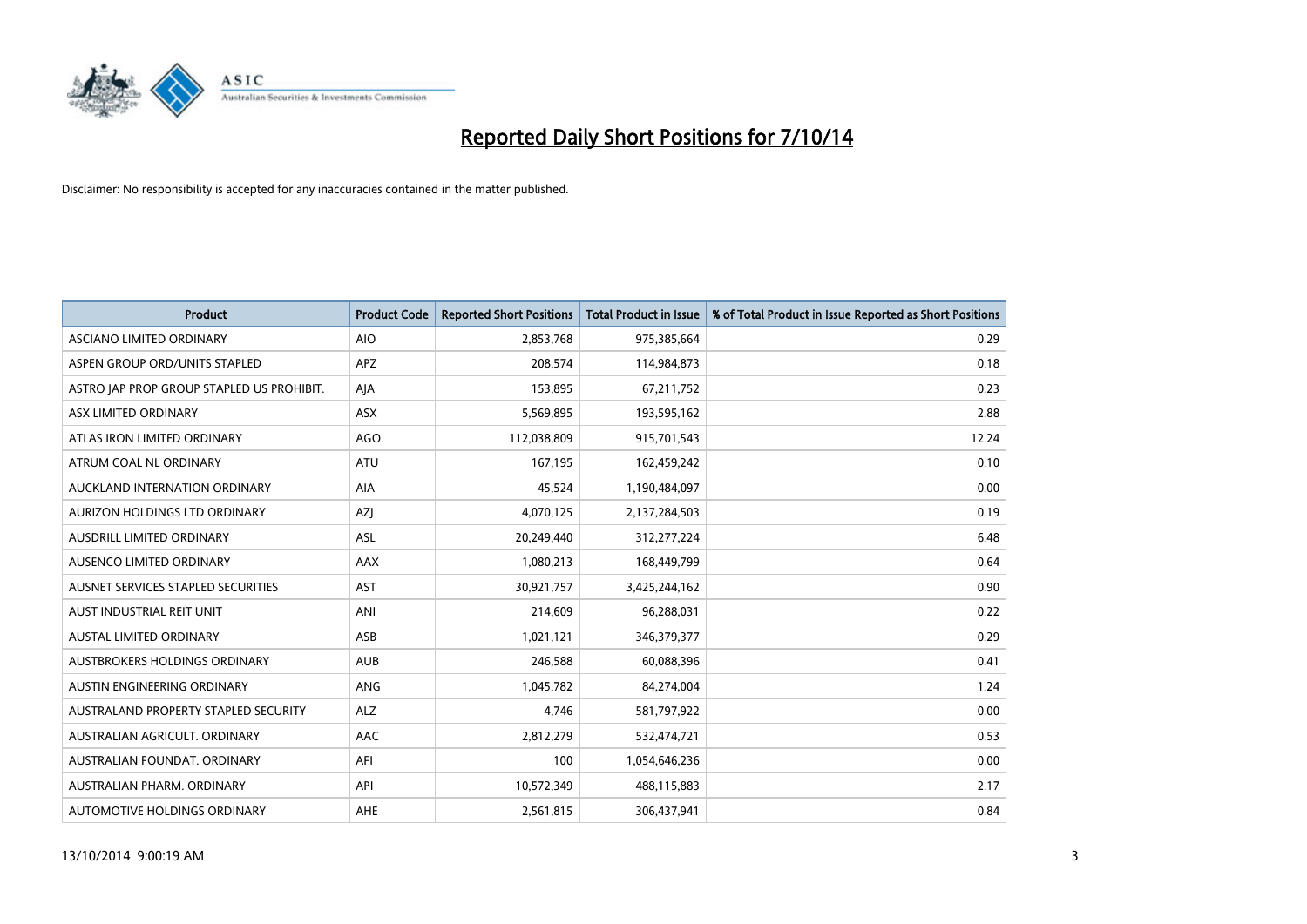

| <b>Product</b>                       | <b>Product Code</b> | <b>Reported Short Positions</b> | <b>Total Product in Issue</b> | % of Total Product in Issue Reported as Short Positions |
|--------------------------------------|---------------------|---------------------------------|-------------------------------|---------------------------------------------------------|
| AVANCO RESOURCES LTD ORDINARY        | AVB                 | 3,267,808                       | 1,661,675,855                 | 0.20                                                    |
| AVEO GROUP STAPLED SECURITIES        | AOG                 | 6,759,971                       | 500,111,460                   | 1.35                                                    |
| AWE LIMITED ORDINARY                 | <b>AWE</b>          | 183,321                         | 525,861,050                   | 0.03                                                    |
| AZONTO PET LTD ORDINARY              | APY                 | 1                               | 1,159,375,100                 | 0.00                                                    |
| AZUMAH RESOURCES ORDINARY            | AZM                 | $\mathbf{1}$                    | 388,316,919                   | 0.00                                                    |
| <b>BANDANNA ENERGY ORDINARY</b>      | <b>BND</b>          | 24,135,792                      | 528,481,199                   | 4.57                                                    |
| BANK OF QUEENSLAND. ORDINARY         | <b>BOO</b>          | 1,687,498                       | 362,516,534                   | 0.47                                                    |
| <b>BANNERMAN RESOURCES ORDINARY</b>  | <b>BMN</b>          | 199,998                         | 329,745,150                   | 0.06                                                    |
| <b>BASE RES LIMITED ORDINARY</b>     | <b>BSE</b>          | 5,501,878                       | 561,840,029                   | 0.98                                                    |
| <b>BATHURST RES LTD. ORDINARY</b>    | <b>BRL</b>          | 300,729                         | 947,828,434                   | 0.03                                                    |
| BC IRON LIMITED ORDINARY             | <b>BCI</b>          | 6,724,025                       | 124,345,439                   | 5.41                                                    |
| BEACH ENERGY LIMITED ORDINARY        | <b>BPT</b>          | 18,613,550                      | 1,297,496,886                 | 1.43                                                    |
| BEADELL RESOURCE LTD ORDINARY        | <b>BDR</b>          | 48,445,302                      | 798,657,280                   | 6.07                                                    |
| <b>BEGA CHEESE LTD ORDINARY</b>      | <b>BGA</b>          | 1,856,924                       | 152,602,945                   | 1.22                                                    |
| BENDIGO AND ADELAIDE ORDINARY        | <b>BEN</b>          | 14,073,439                      | 450,887,389                   | 3.12                                                    |
| BENTHAM IMF LTD ORDINARY             | <b>IMF</b>          | 4,476,511                       | 165,370,269                   | 2.71                                                    |
| BERKELEY RESOURCES ORDINARY          | <b>BKY</b>          | 77,000                          | 180,361,323                   | 0.04                                                    |
| BETASHARESCASHETF ETF UNITS          | AAA                 | 634                             | 12,443,410                    | 0.01                                                    |
| <b>BHP BILLITON LIMITED ORDINARY</b> | <b>BHP</b>          | 16,446,335                      | 3,211,691,105                 | 0.51                                                    |
| BIGAIR GROUP LIMITED ORDINARY        | BGL                 | 49,369                          | 172,872,340                   | 0.03                                                    |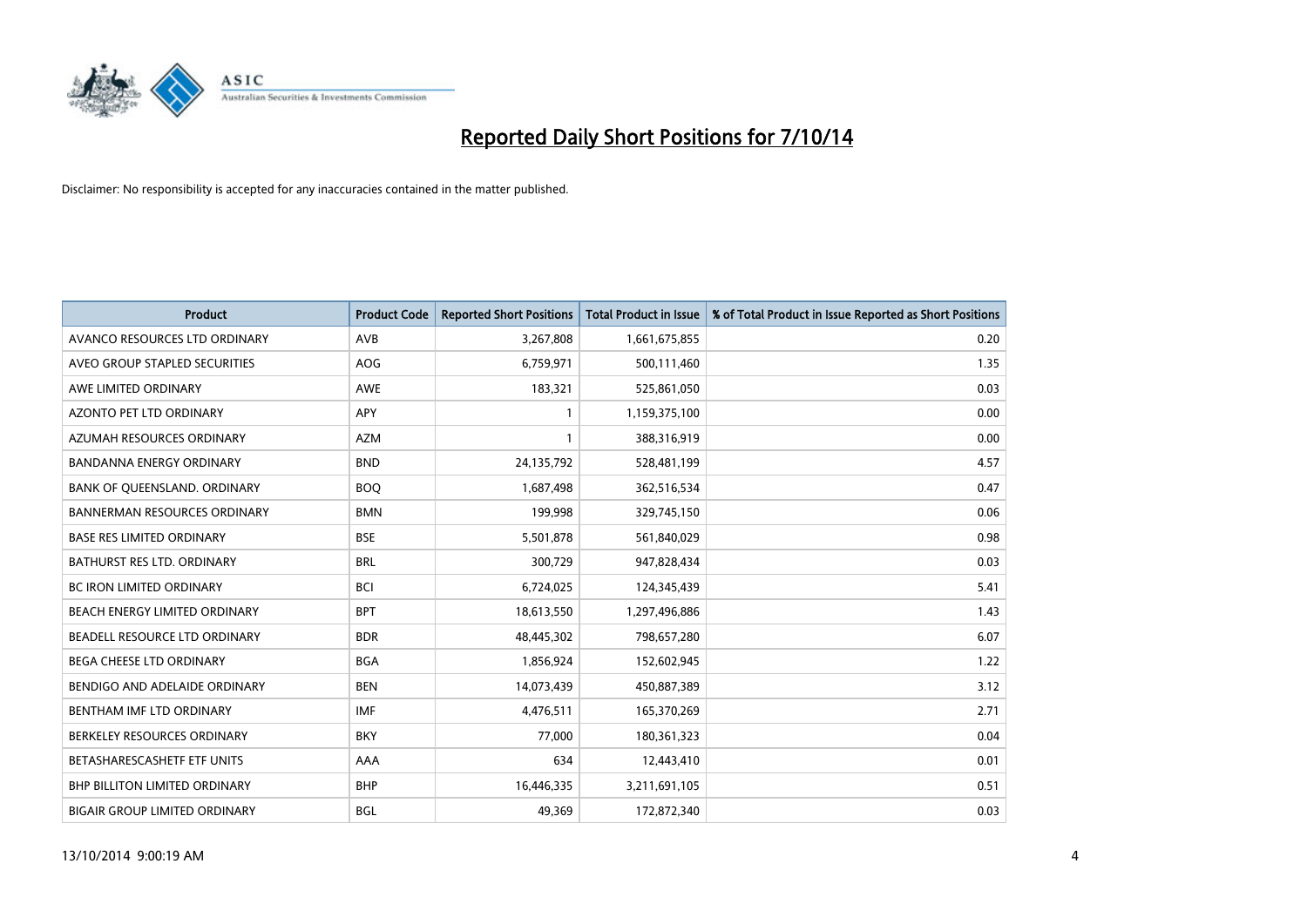

| <b>Product</b>                                | <b>Product Code</b> | <b>Reported Short Positions</b> | <b>Total Product in Issue</b> | % of Total Product in Issue Reported as Short Positions |
|-----------------------------------------------|---------------------|---------------------------------|-------------------------------|---------------------------------------------------------|
| <b>BILLABONG ORDINARY</b>                     | <b>BBG</b>          | 10,797,124                      | 990,370,034                   | 1.09                                                    |
| <b>BIONOMICS LIMITED ORDINARY</b>             | <b>BNO</b>          | 50,000                          | 417,356,567                   | 0.01                                                    |
| <b>BLACKHAM RESOURCES ORDINARY</b>            | <b>BLK</b>          | 598,899                         | 118,939,533                   | 0.50                                                    |
| <b>BLACKMORES LIMITED ORDINARY</b>            | <b>BKL</b>          | 12,668                          | 17,114,947                    | 0.07                                                    |
| <b>BLACKTHORN RESOURCES ORD US PROHIBITED</b> | <b>BTR</b>          | 4,369                           | 164,285,950                   | 0.00                                                    |
| <b>BLUESCOPE STEEL LTD ORDINARY</b>           | <b>BSL</b>          | 5,538,373                       | 559,227,871                   | 0.99                                                    |
| <b>BOART LONGYEAR ORDINARY</b>                | <b>BLY</b>          | 24,698,256                      | 461,163,412                   | 5.36                                                    |
| BORAL LIMITED, ORDINARY                       | <b>BLD</b>          | 20,298,406                      | 782,736,249                   | 2.59                                                    |
| <b>BPH ENERGY LTD ORDINARY</b>                | <b>BPH</b>          | 50.000                          | 172,562,245                   | 0.03                                                    |
| <b>BRADKEN LIMITED ORDINARY</b>               | <b>BKN</b>          | 10,850,250                      | 171,027,249                   | 6.34                                                    |
| <b>BRAMBLES LIMITED ORDINARY</b>              | <b>BXB</b>          | 4,830,279                       | 1,566,022,426                 | 0.31                                                    |
| BREVILLE GROUP LTD ORDINARY                   | <b>BRG</b>          | 4,893,196                       | 130,095,322                   | 3.76                                                    |
| <b>BRICKWORKS LIMITED ORDINARY</b>            | <b>BKW</b>          | 209,755                         | 148,038,996                   | 0.14                                                    |
| BT INVESTMENT MNGMNT ORDINARY                 | <b>BTT</b>          | 31,264                          | 284,384,906                   | 0.01                                                    |
| <b>BURSON GROUP LTD ORDINARY</b>              | <b>BAP</b>          | 946,413                         | 163,585,666                   | 0.58                                                    |
| <b>BURU ENERGY ORDINARY</b>                   | <b>BRU</b>          | 18,697,521                      | 336,010,528                   | 5.56                                                    |
| <b>BWP TRUST ORDINARY UNITS</b>               | <b>BWP</b>          | 7,761,195                       | 639,724,826                   | 1.21                                                    |
| <b>CABCHARGE AUSTRALIA ORDINARY</b>           | CAB                 | 9,649,450                       | 120,430,683                   | 8.01                                                    |
| CALTEX AUSTRALIA ORDINARY                     | <b>CTX</b>          | 1,430,401                       | 270,000,000                   | 0.53                                                    |
| CAPE LAMBERT RES LTD ORDINARY                 | <b>CFE</b>          | 280,137                         | 626,686,586                   | 0.04                                                    |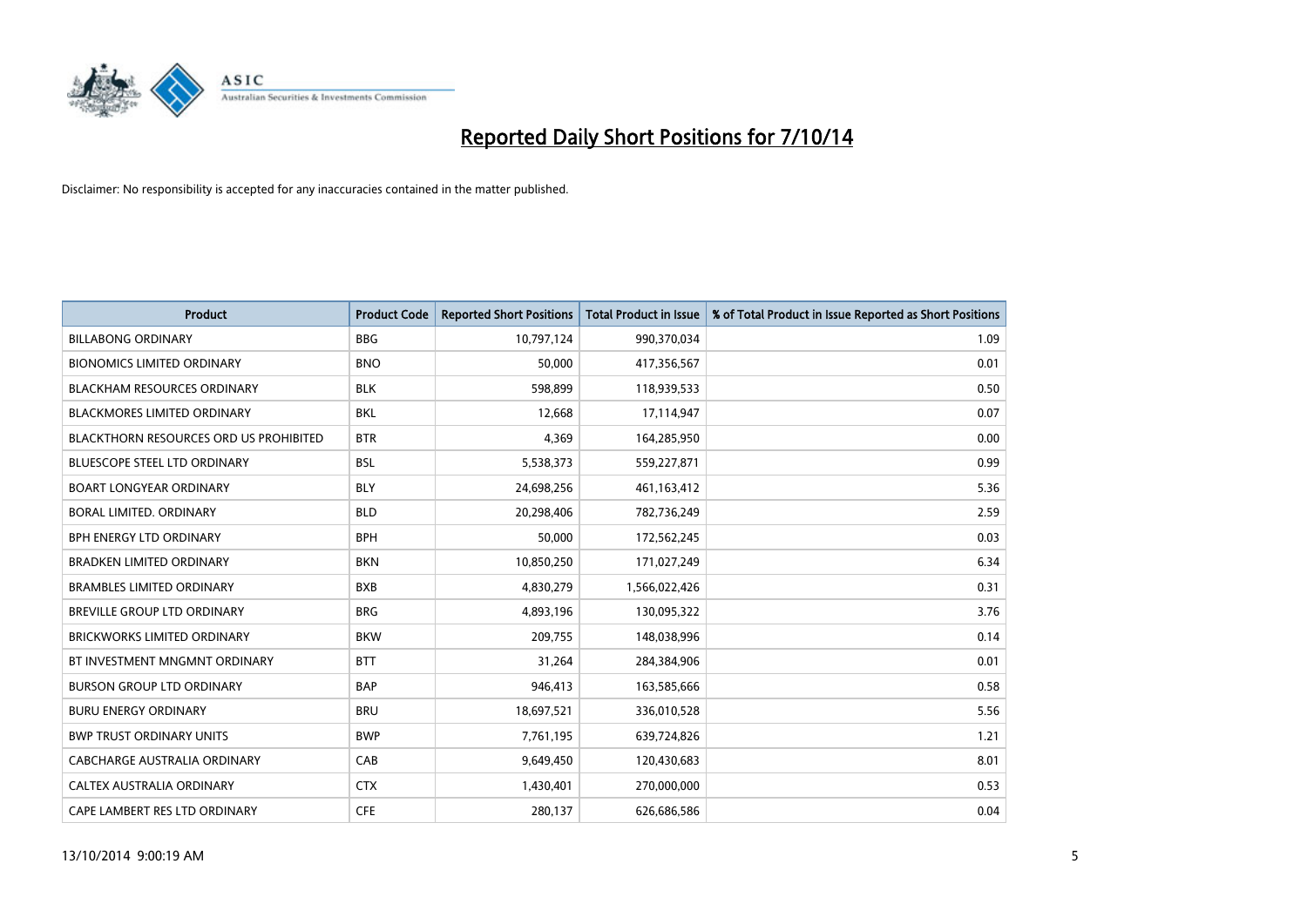

| <b>Product</b>                          | <b>Product Code</b> | <b>Reported Short Positions</b> | <b>Total Product in Issue</b> | % of Total Product in Issue Reported as Short Positions |
|-----------------------------------------|---------------------|---------------------------------|-------------------------------|---------------------------------------------------------|
| <b>CAPITOL HEALTH ORDINARY</b>          | CAJ                 | 1,185,975                       | 431,180,115                   | 0.28                                                    |
| CARDNO LIMITED ORDINARY                 | CDD                 | 7,550,246                       | 163,446,174                   | 4.62                                                    |
| <b>CARINDALE PROPERTY UNIT</b>          | <b>CDP</b>          | 11,353                          | 70,000,000                    | 0.02                                                    |
| CARNARVON PETROLEUM ORDINARY            | <b>CVN</b>          | 240,126                         | 987,252,253                   | 0.02                                                    |
| CARSALES.COM LTD ORDINARY               | <b>CRZ</b>          | 14,935,411                      | 238,389,986                   | 6.27                                                    |
| <b>CASH CONVERTERS ORDINARY</b>         | CCV                 | 7,794,178                       | 429,262,126                   | 1.82                                                    |
| CEDAR WOODS PROP. ORDINARY              | <b>CWP</b>          | 156,411                         | 78,336,371                    | 0.20                                                    |
| CENTRAL PETROLEUM ORDINARY              | <b>CTP</b>          | 376,858                         | 368,718,957                   | 0.10                                                    |
| CFS RETAIL TRUST GRP STAPLED SECURITIES | <b>CFX</b>          | 28,441,722                      | 3,050,355,727                 | 0.93                                                    |
| <b>CHALLENGER LIMITED ORDINARY</b>      | <b>CGF</b>          | 1,601,689                       | 564,063,117                   | 0.28                                                    |
| CHANDLER MACLEOD LTD ORDINARY           | <b>CMG</b>          | 12,927                          | 547,985,086                   | 0.00                                                    |
| CHARTER HALL GROUP STAPLED US PROHIBIT. | <b>CHC</b>          | 377,662                         | 355,015,480                   | 0.11                                                    |
| <b>CHARTER HALL RETAIL UNITS</b>        | <b>COR</b>          | 13,035,629                      | 372,893,153                   | 3.50                                                    |
| CHORUS LIMITED ORDINARY                 | CNU                 | 38,342                          | 396,369,767                   | 0.01                                                    |
| CLEARVIEW WEALTH LTD ORDINARY           | <b>CVW</b>          | 7,440                           | 562,711,976                   | 0.00                                                    |
| CLINUVEL PHARMACEUT, ORDINARY           | CUV                 | 10,068                          | 42,466,435                    | 0.02                                                    |
| COAL OF AFRICA LTD ORDINARY             | <b>CZA</b>          | 426                             | 1,048,368,613                 | 0.00                                                    |
| COALSPUR MINES LTD ORDINARY             | <b>CPL</b>          | 1,614,888                       | 641,544,455                   | 0.25                                                    |
| COCA-COLA AMATIL ORDINARY               | <b>CCL</b>          | 26,105,188                      | 763,590,249                   | 3.42                                                    |
| COCHLEAR LIMITED ORDINARY               | <b>COH</b>          | 6,293,390                       | 57,062,020                    | 11.03                                                   |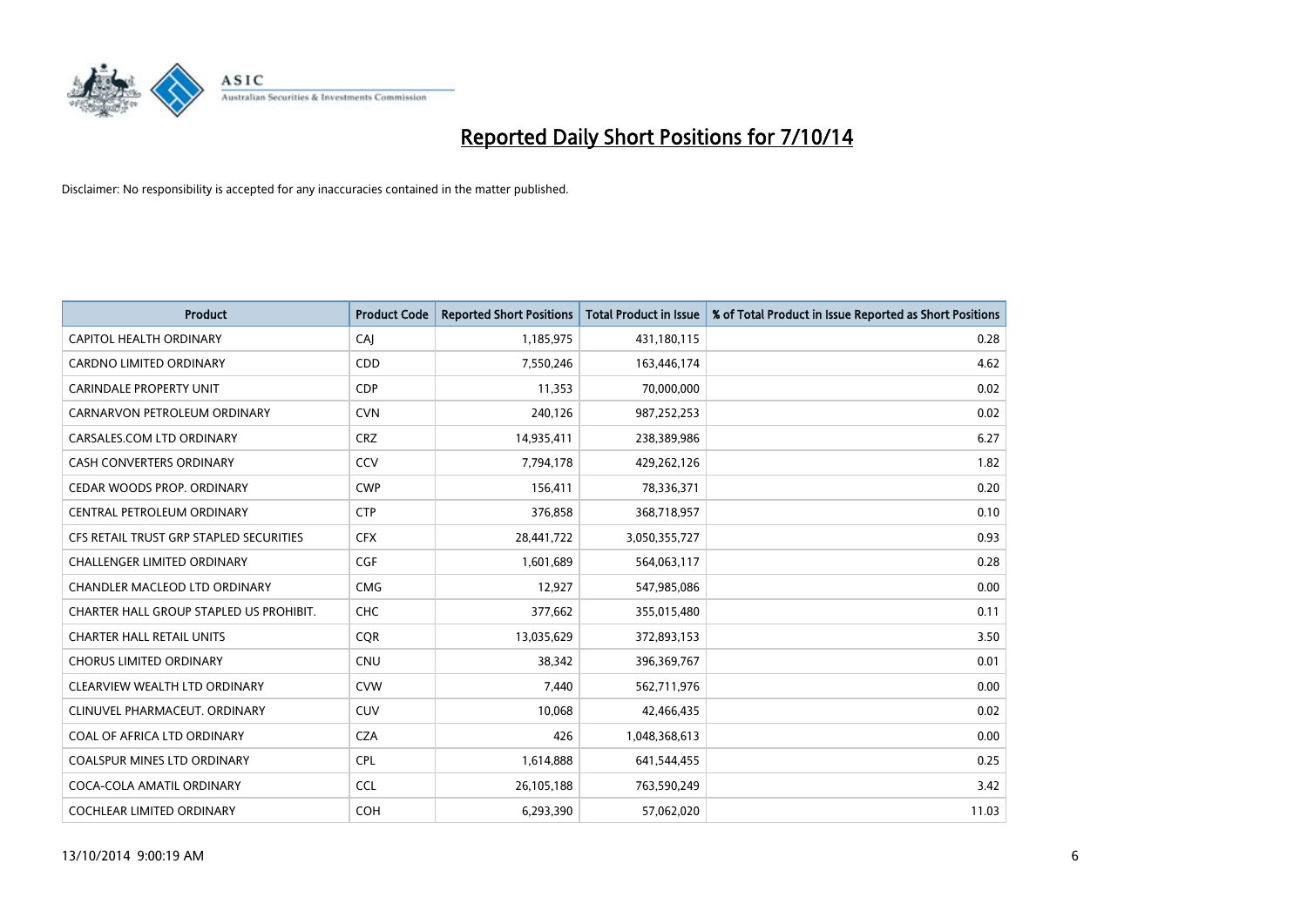

| <b>Product</b>                          | <b>Product Code</b> | <b>Reported Short Positions</b> | <b>Total Product in Issue</b> | % of Total Product in Issue Reported as Short Positions |
|-----------------------------------------|---------------------|---------------------------------|-------------------------------|---------------------------------------------------------|
| <b>COCKATOO COAL ORDINARY</b>           | <b>COK</b>          | 167,987                         | 4,560,196,928                 | 0.00                                                    |
| <b>CODAN LIMITED ORDINARY</b>           | <b>CDA</b>          | 305,411                         | 176,969,924                   | 0.17                                                    |
| <b>COFFEY INTERNATIONAL ORDINARY</b>    | <b>COF</b>          | 6,077                           | 255,833,165                   | 0.00                                                    |
| <b>COKAL LTD ORDINARY</b>               | <b>CKA</b>          | 6,820                           | 471,103,926                   | 0.00                                                    |
| <b>COLLECTION HOUSE ORDINARY</b>        | <b>CLH</b>          | 3,336,973                       | 129,717,785                   | 2.57                                                    |
| <b>COLLINS FOODS LTD ORDINARY</b>       | <b>CKF</b>          | 101,452                         | 93,000,003                    | 0.11                                                    |
| COMMONWEALTH BANK, ORDINARY             | <b>CBA</b>          | 16,201,961                      | 1,621,319,194                 | 1.00                                                    |
| <b>COMPASS RESOURCES ORDINARY</b>       | <b>CMR</b>          | 7,472                           | 1,403,744,100                 | 0.00                                                    |
| <b>COMPUTERSHARE LTD ORDINARY</b>       | <b>CPU</b>          | 6,564,307                       | 556,203,079                   | 1.18                                                    |
| <b>COOPER ENERGY LTD ORDINARY</b>       | <b>COE</b>          | 361,275                         | 329,235,509                   | 0.11                                                    |
| CORP TRAVEL LIMITED ORDINARY            | <b>CTD</b>          | 249,435                         | 90,517,621                    | 0.28                                                    |
| <b>COVER-MORE GRP LTD ORDINARY</b>      | <b>CVO</b>          | 10,464,774                      | 317,750,000                   | 3.29                                                    |
| <b>CREDIT CORP GROUP ORDINARY</b>       | <b>CCP</b>          | 523,619                         | 46,296,407                    | 1.13                                                    |
| <b>CROMWELL PROP STAPLED SECURITIES</b> | <b>CMW</b>          | 11,225,608                      | 1,733,132,163                 | 0.65                                                    |
| <b>CROWE HORWATH AUS ORDINARY</b>       | <b>CRH</b>          | 27,437                          | 273,005,429                   | 0.01                                                    |
| <b>CROWN RESORTS LTD ORDINARY</b>       | <b>CWN</b>          | 8,184,658                       | 728,394,185                   | 1.12                                                    |
| <b>CSG LIMITED ORDINARY</b>             | <b>CSV</b>          | 211,042                         | 279,648,511                   | 0.08                                                    |
| <b>CSL LIMITED ORDINARY</b>             | <b>CSL</b>          | 1,025,625                       | 474,543,947                   | 0.22                                                    |
| <b>CSR LIMITED ORDINARY</b>             | <b>CSR</b>          | 18,297,883                      | 506,000,315                   | 3.62                                                    |
| <b>CUDECO LIMITED ORDINARY</b>          | CDU                 | 8,475,442                       | 235,425,143                   | 3.60                                                    |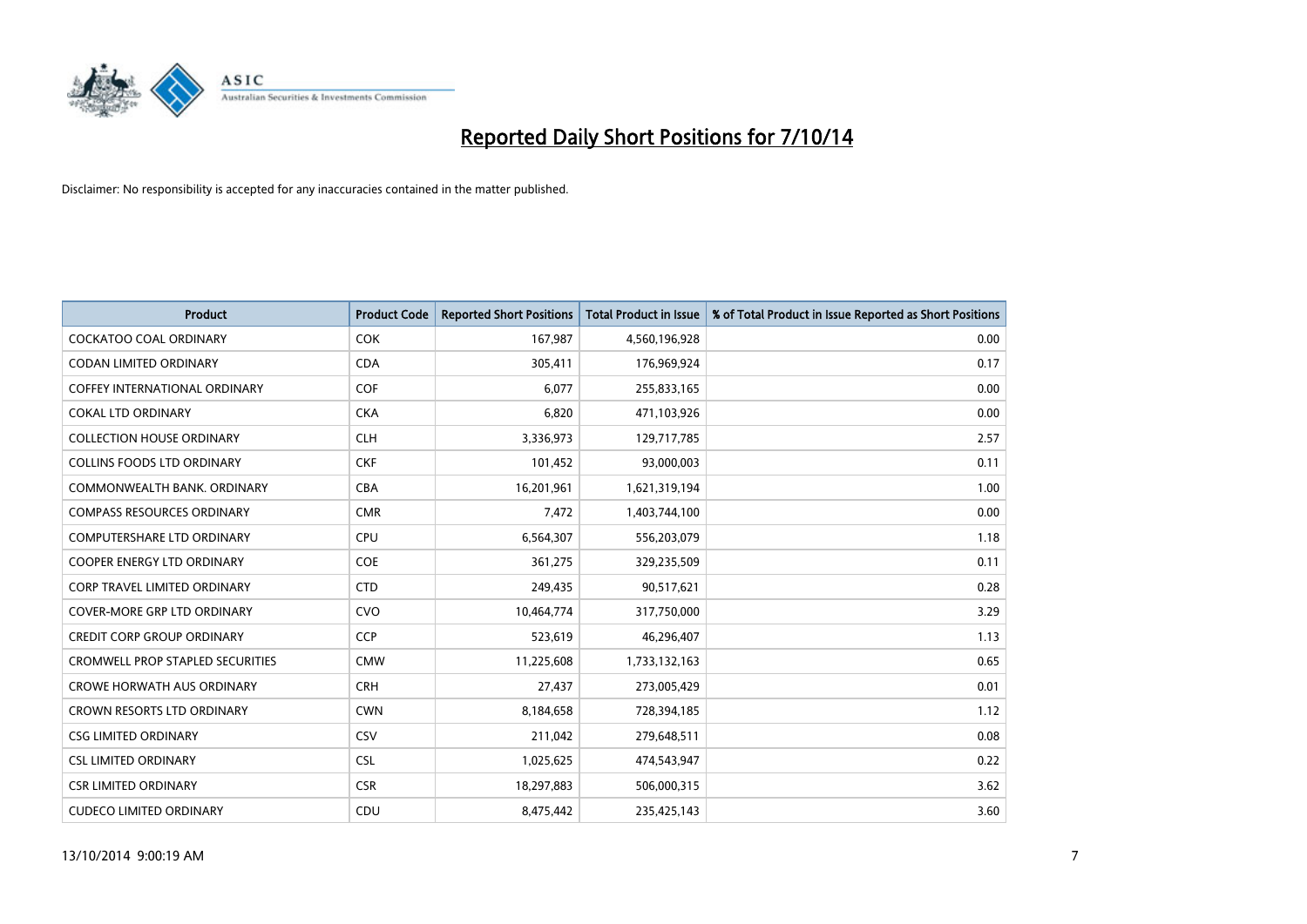

| <b>Product</b>                       | <b>Product Code</b> | <b>Reported Short Positions</b> | <b>Total Product in Issue</b> | % of Total Product in Issue Reported as Short Positions |
|--------------------------------------|---------------------|---------------------------------|-------------------------------|---------------------------------------------------------|
| DART ENERGY LTD ORDINARY             | <b>DTE</b>          | 273,896                         | 1,108,752,733                 | 0.02                                                    |
| DATA#3 LIMITED ORDINARY              | <b>DTL</b>          | 103,203                         | 153,974,950                   | 0.07                                                    |
| <b>DECMIL GROUP LIMITED ORDINARY</b> | <b>DCG</b>          | 1,517,605                       | 168,657,794                   | 0.90                                                    |
| DEEP YELLOW LIMITED ORDINARY         | <b>DYL</b>          | 1,002                           | 1,891,196,227                 | 0.00                                                    |
| DEVINE LIMITED ORDINARY              | <b>DVN</b>          | 21,893                          | 158,730,556                   | 0.01                                                    |
| DEXUS PROPERTY GROUP STAPLED UNITS   | <b>DXS</b>          | 21,627,652                      | 5,433,110,810                 | 0.40                                                    |
| DICK SMITH HLDGS ORDINARY            | <b>DSH</b>          | 18,056,099                      | 236,511,364                   | 7.63                                                    |
| DISCOVERY METALS LTD ORDINARY        | <b>DML</b>          | 1,277,631                       | 644,039,581                   | 0.20                                                    |
| DOMINO PIZZA ENTERPR ORDINARY        | <b>DMP</b>          | 1,231,856                       | 86,160,773                    | 1.43                                                    |
| DONACO INTERNATIONAL ORDINARY        | <b>DNA</b>          | 6,495,002                       | 461,278,352                   | 1.41                                                    |
| DORAY MINERALS LTD ORDINARY          | <b>DRM</b>          | 175,331                         | 165,834,256                   | 0.11                                                    |
| DOWNER EDI LIMITED ORDINARY          | <b>DOW</b>          | 24,337,671                      | 435,399,975                   | 5.59                                                    |
| DRILLSEARCH ENERGY ORDINARY          | <b>DLS</b>          | 13,629,648                      | 460,796,194                   | 2.96                                                    |
| DUET GROUP STAPLED US PROHIBIT.      | <b>DUE</b>          | 13,413,646                      | 1,327,719,444                 | 1.01                                                    |
| DULUXGROUP LIMITED ORDINARY          | <b>DLX</b>          | 1,269,341                       | 383,503,942                   | 0.33                                                    |
| ECHO ENTERTAINMENT ORDINARY          | <b>EGP</b>          | 11,054,544                      | 825,672,730                   | 1.34                                                    |
| ELDERS LIMITED ORDINARY              | <b>ELD</b>          | 28,581,147                      | 523,265,328                   | 5.46                                                    |
| ELEMENTAL MINERALS ORDINARY          | ELM                 | 94,536                          | 315,663,391                   | 0.03                                                    |
| <b>EMECO HOLDINGS ORDINARY</b>       | <b>EHL</b>          | 9,161,701                       | 599,675,707                   | 1.53                                                    |
| ENERGY DEVELOPMENTS ORDINARY         | <b>ENE</b>          | 699                             | 169,664,295                   | 0.00                                                    |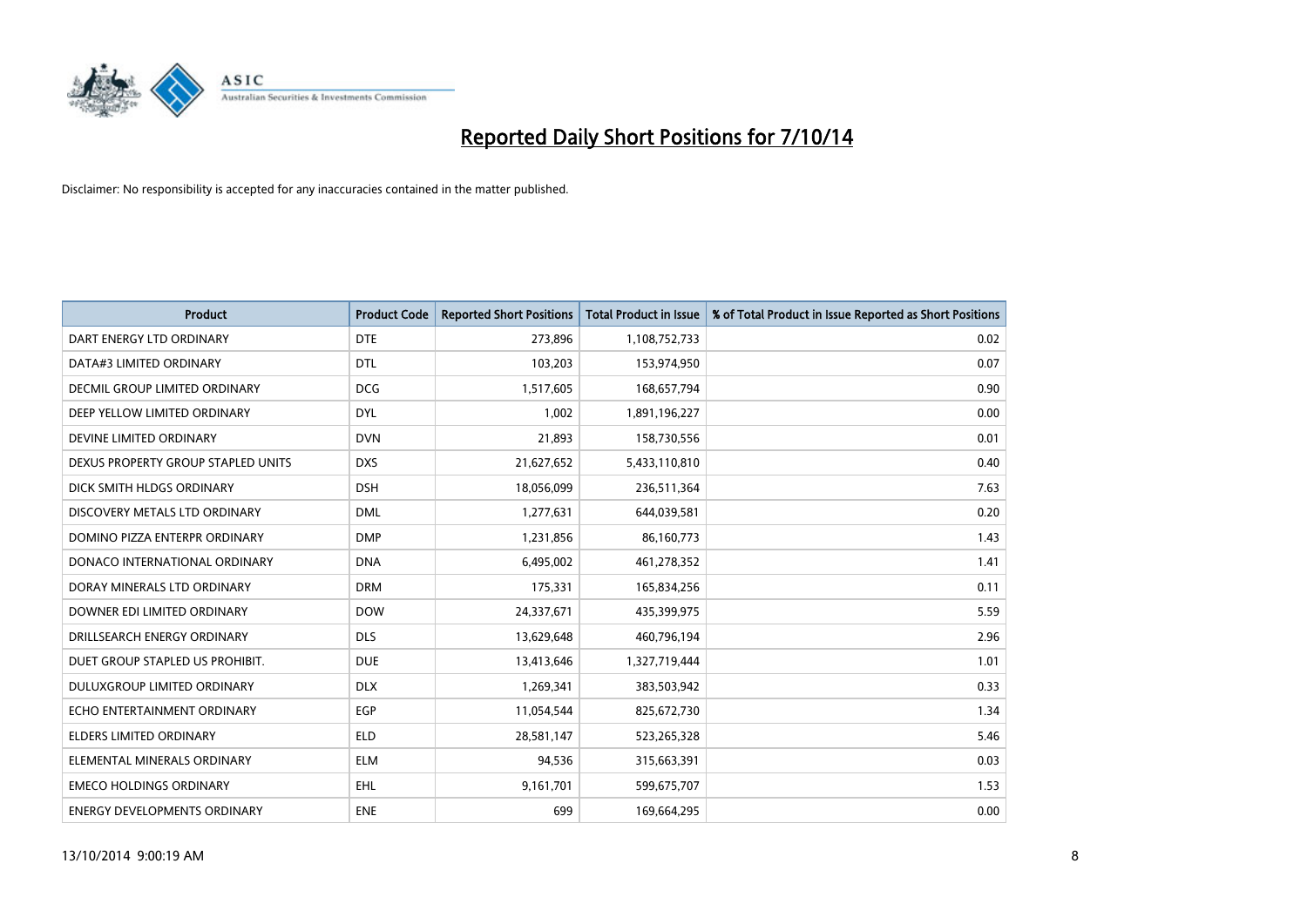

| <b>Product</b>                         | <b>Product Code</b> | <b>Reported Short Positions</b> | <b>Total Product in Issue</b> | % of Total Product in Issue Reported as Short Positions |
|----------------------------------------|---------------------|---------------------------------|-------------------------------|---------------------------------------------------------|
| <b>ENERGY RESOURCES ORDINARY 'A'</b>   | <b>ERA</b>          | 11,846,071                      | 517,725,062                   | 2.29                                                    |
| <b>ENERGY WORLD CORPOR. ORDINARY</b>   | <b>EWC</b>          | 45,664,359                      | 1,734,166,672                 | 2.63                                                    |
| <b>ENVESTRA LIMITED ORDINARY</b>       | <b>ENV</b>          | 81,516                          | 1,796,808,474                 | 0.00                                                    |
| EQUATORIAL RES LTD ORDINARY            | EQX                 | 33                              | 122,185,353                   | 0.00                                                    |
| EQUITY TRUSTEES ORDINARY               | EQT                 | 22,892                          | 19,152,092                    | 0.12                                                    |
| ERM POWER LIMITED ORDINARY             | EPW                 | 535,056                         | 240,530,856                   | 0.22                                                    |
| EVOLUTION MINING LTD ORDINARY          | <b>EVN</b>          | 41,689,238                      | 713,218,647                   | 5.85                                                    |
| FAIRFAX MEDIA LTD ORDINARY             | <b>FXI</b>          | 55,765,117                      | 2,351,955,725                 | 2.37                                                    |
| <b>FANTASTIC HOLDINGS ORDINARY</b>     | <b>FAN</b>          | 14,643                          | 103,068,398                   | 0.01                                                    |
| <b>FAR LTD ORDINARY</b>                | <b>FAR</b>          | 9,758,523                       | 2,699,846,742                 | 0.36                                                    |
| FEDERATION CNTRES ORD/UNIT STAPLED SEC | <b>FDC</b>          | 1,362,477                       | 1,427,641,565                 | 0.10                                                    |
| FISHER & PAYKEL H. ORDINARY            | <b>FPH</b>          | 5,726                           | 556,279,166                   | 0.00                                                    |
| FLEETWOOD CORP ORDINARY                | <b>FWD</b>          | 1,834,572                       | 60,581,211                    | 3.03                                                    |
| FLETCHER BUILDING ORDINARY             | <b>FBU</b>          | 1,460,840                       | 687,854,788                   | 0.21                                                    |
| FLEXIGROUP LIMITED ORDINARY            | <b>FXL</b>          | 3,761,135                       | 304,096,060                   | 1.24                                                    |
| FLIGHT CENTRE TRAVEL ORDINARY          | <b>FLT</b>          | 6,082,725                       | 100,706,641                   | 6.04                                                    |
| FLINDERS MINES LTD ORDINARY            | <b>FMS</b>          | 420,990                         | 2,400,995,602                 | 0.02                                                    |
| FOCUS MINERALS LTD ORDINARY            | <b>FML</b>          | 11,623,883                      | 9,137,375,877                 | 0.13                                                    |
| <b>FOLKESTONE EDU TRUST UNITS</b>      | <b>FET</b>          | 641,638                         | 205,069,661                   | 0.31                                                    |
| FONTERRA SHARE FUND ORDINARY UNITS     | <b>FSF</b>          | 83                              | 119,965,742                   | 0.00                                                    |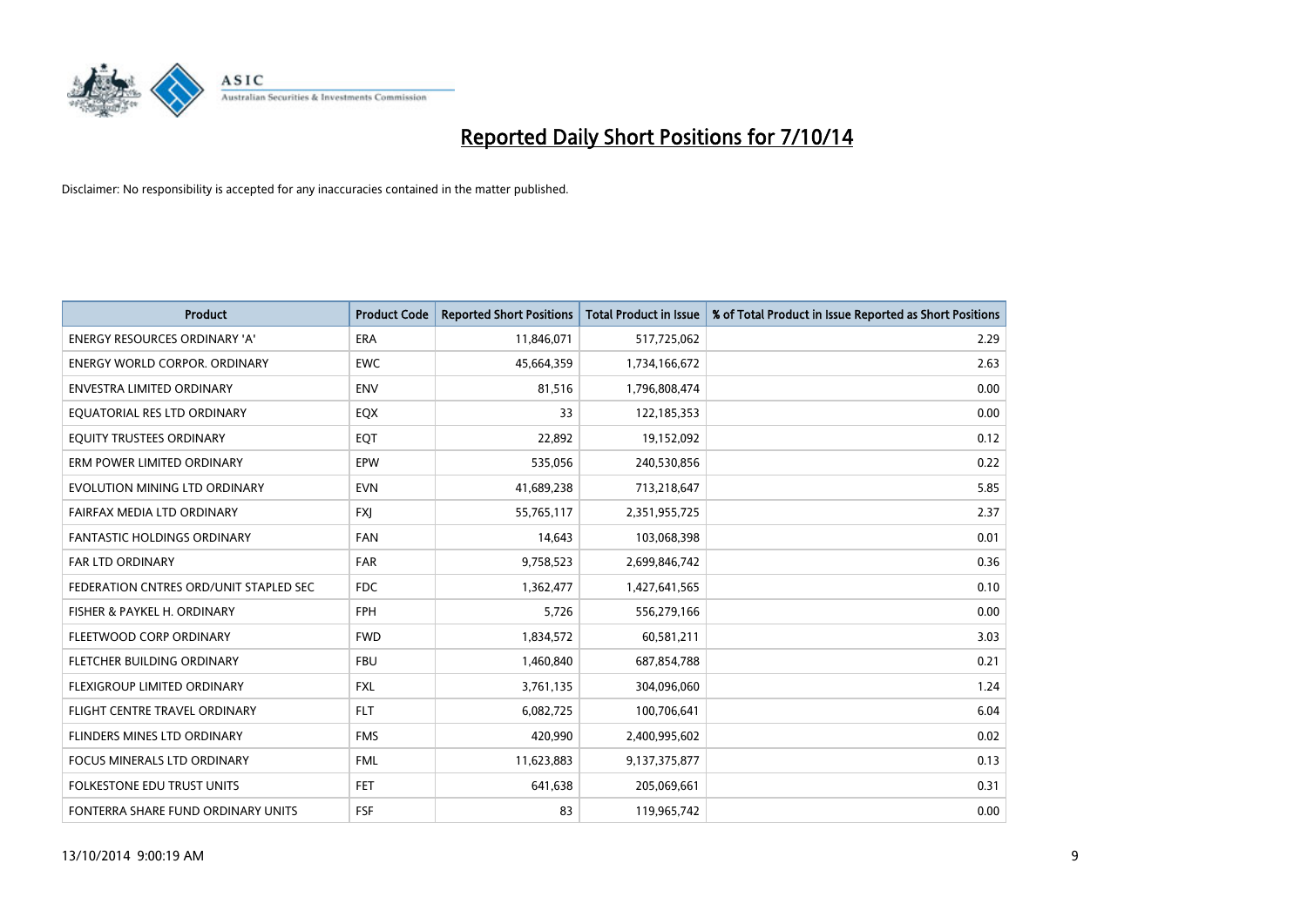

| <b>Product</b>                             | <b>Product Code</b> | <b>Reported Short Positions</b> | <b>Total Product in Issue</b> | % of Total Product in Issue Reported as Short Positions |
|--------------------------------------------|---------------------|---------------------------------|-------------------------------|---------------------------------------------------------|
| FORTESCUE METALS GRP ORDINARY              | <b>FMG</b>          | 286,952,516                     | 3,113,798,151                 | 9.22                                                    |
| FREEDOM FOOD LTD ORDINARY                  | <b>FNP</b>          | 51,339                          | 151,570,371                   | 0.03                                                    |
| <b>G.U.D. HOLDINGS ORDINARY</b>            | GUD                 | 2,379,406                       | 70,939,492                    | 3.35                                                    |
| <b>G8 EDUCATION LIMITED ORDINARY</b>       | <b>GEM</b>          | 10,764,032                      | 332,073,918                   | 3.24                                                    |
| <b>GALAXY RESOURCES ORDINARY</b>           | <b>GXY</b>          | 655,959                         | 1,064,496,654                 | 0.06                                                    |
| <b>GBST HOLDINGS., ORDINARY</b>            | <b>GBT</b>          | 21,492                          | 66,561,725                    | 0.03                                                    |
| <b>GDI PROPERTY GRP STAPLED SECURITIES</b> | <b>GDI</b>          | 356,543                         | 567,575,025                   | 0.06                                                    |
| <b>GENETIC TECHNOLOGIES ORDINARY</b>       | <b>GTG</b>          | 63,000                          | 699,744,082                   | 0.01                                                    |
| <b>GENTRACK GROUP LTD ORDINARY</b>         | <b>GTK</b>          | 2,266                           | 72,699,510                    | 0.00                                                    |
| <b>GENWORTH MORTGAGE ORDINARY</b>          | <b>GMA</b>          | 1,526,008                       | 650,000,000                   | 0.23                                                    |
| <b>GEODYNAMICS LIMITED ORDINARY</b>        | GDY                 | 819                             | 435,880,130                   | 0.00                                                    |
| <b>GINDALBIE METALS LTD ORDINARY</b>       | <b>GBG</b>          | 34,281,672                      | 1,495,306,811                 | 2.29                                                    |
| <b>GOLD ROAD RES LTD ORDINARY</b>          | GOR                 | 1,785,601                       | 592,811,895                   | 0.30                                                    |
| <b>GOODMAN FIELDER, ORDINARY</b>           | GFF                 | 8,617,166                       | 1,955,559,207                 | 0.44                                                    |
| <b>GOODMAN GROUP STAPLED</b>               | <b>GMG</b>          | 5,963,581                       | 1,745,417,725                 | 0.34                                                    |
| <b>GPT GROUP STAPLED SEC.</b>              | GPT                 | 3,236,083                       | 1,685,460,955                 | 0.19                                                    |
| <b>GRAINCORP LIMITED A CLASS ORDINARY</b>  | <b>GNC</b>          | 9,580,867                       | 228,855,628                   | 4.19                                                    |
| <b>GRANGE RESOURCES. ORDINARY</b>          | <b>GRR</b>          | 7,839,422                       | 1,157,097,869                 | 0.68                                                    |
| <b>GREENCROSS LIMITED ORDINARY</b>         | <b>GXL</b>          | 1,862,491                       | 111,447,503                   | 1.67                                                    |
| <b>GREENLAND MIN EN LTD ORDINARY</b>       | GGG                 | 845,087                         | 668,464,377                   | 0.13                                                    |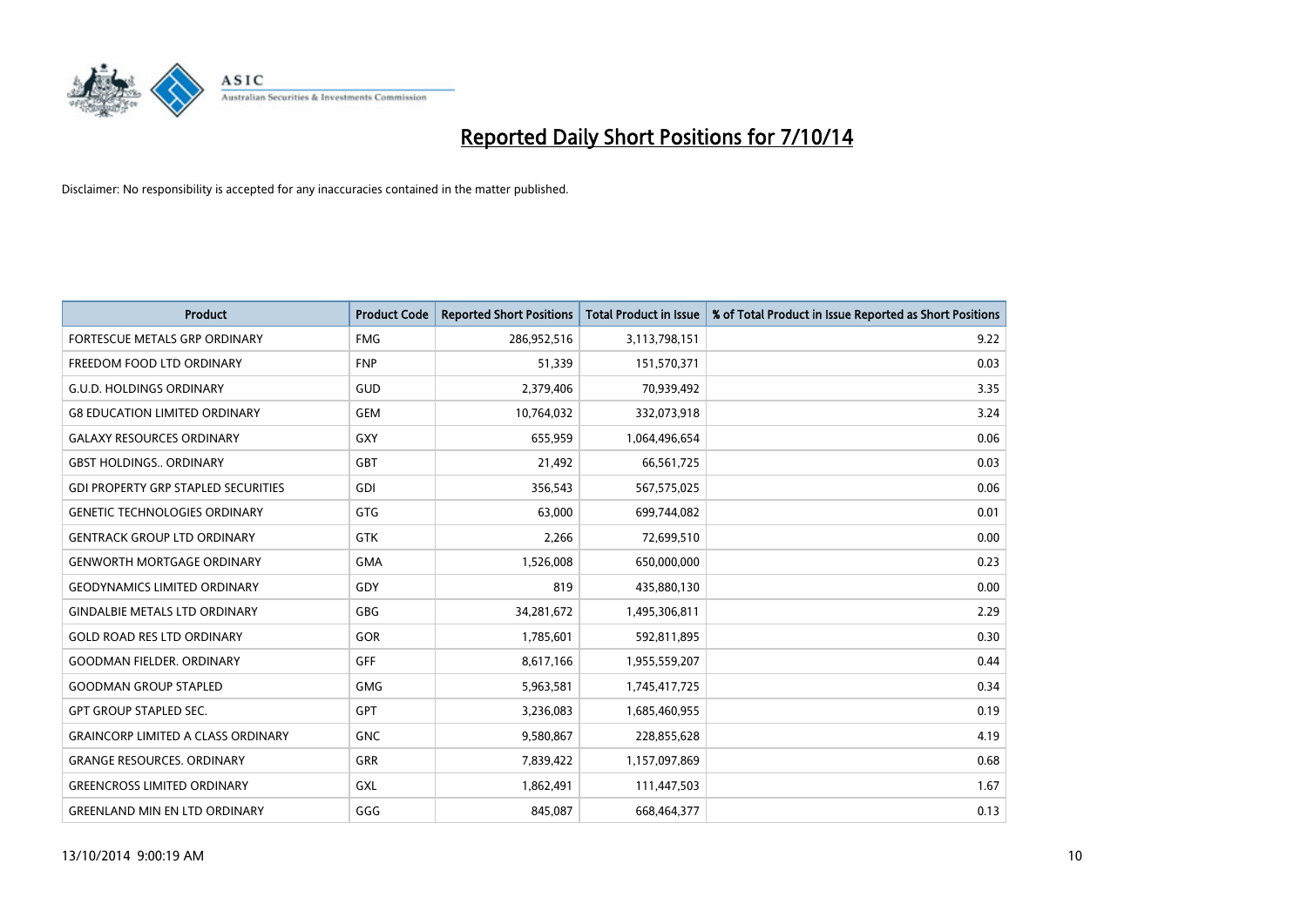

| <b>Product</b>                                   | <b>Product Code</b> | <b>Reported Short Positions</b> | <b>Total Product in Issue</b> | % of Total Product in Issue Reported as Short Positions |
|--------------------------------------------------|---------------------|---------------------------------|-------------------------------|---------------------------------------------------------|
| GREENLAND MIN EN LTD RIGHTS 26-JUN-14            | GGGR                | 3,842                           | 88,685,050                    | 0.00                                                    |
| <b>GROWTHPOINT PROPERTY ORD/UNIT STAPLED SEC</b> | GOZ                 | 2,966,448                       | 554,315,998                   | 0.54                                                    |
| <b>GRYPHON MINERALS LTD ORDINARY</b>             | GRY                 | 4,351,909                       | 401,115,935                   | 1.08                                                    |
| <b>GUILDFORD COAL LTD ORDINARY</b>               | <b>GUF</b>          | 77,890                          | 845,190,354                   | 0.01                                                    |
| <b>GWA GROUP LTD ORDINARY</b>                    | <b>GWA</b>          | 13,908,519                      | 306,533,770                   | 4.54                                                    |
| <b>HARVEY NORMAN ORDINARY</b>                    | <b>HVN</b>          | 32,385,613                      | 1,062,316,784                 | 3.05                                                    |
| HEALTHSCOPE LIMITED. ORDINARY                    | <b>HSO</b>          | 375,357                         | 1,732,094,838                 | 0.02                                                    |
| <b>HENDERSON GROUP CDI 1:1</b>                   | <b>HGG</b>          | 4,430,621                       | 743,750,462                   | 0.60                                                    |
| HFA HOLDINGS LIMITED ORDINARY                    | <b>HFA</b>          | 3,809                           | 162,147,897                   | 0.00                                                    |
| <b>HIGHLANDS PACIFIC ORDINARY</b>                | <b>HIG</b>          | 3,153                           | 918,694,336                   | 0.00                                                    |
| HILLGROVE RES LTD ORDINARY                       | <b>HGO</b>          | 3,694                           | 147,711,123                   | 0.00                                                    |
| <b>HILLS LTD ORDINARY</b>                        | <b>HIL</b>          | 745,235                         | 232,828,103                   | 0.32                                                    |
| HORIZON OIL LIMITED ORDINARY                     | <b>HZN</b>          | 31,088,602                      | 1,301,981,265                 | 2.39                                                    |
| <b>ICAR ASIA LTD ORDINARY</b>                    | ICQ                 | 203,417                         | 193,188,846                   | 0.11                                                    |
| <b>ICON ENERGY LIMITED ORDINARY</b>              | ICN                 | 665,150                         | 615,774,351                   | 0.11                                                    |
| <b>IINET LIMITED ORDINARY</b>                    | <b>IIN</b>          | 7,819,431                       | 161,238,847                   | 4.85                                                    |
| <b>ILUKA RESOURCES ORDINARY</b>                  | ILU                 | 37,051,703                      | 418,700,517                   | 8.85                                                    |
| <b>IMDEX LIMITED ORDINARY</b>                    | <b>IMD</b>          | 2,968,412                       | 216,203,136                   | 1.37                                                    |
| <b>INCITEC PIVOT ORDINARY</b>                    | IPL                 | 35,363,537                      | 1,654,998,197                 | 2.14                                                    |
| <b>INDEPENDENCE GROUP ORDINARY</b>               | <b>IGO</b>          | 264,422                         | 234,256,573                   | 0.11                                                    |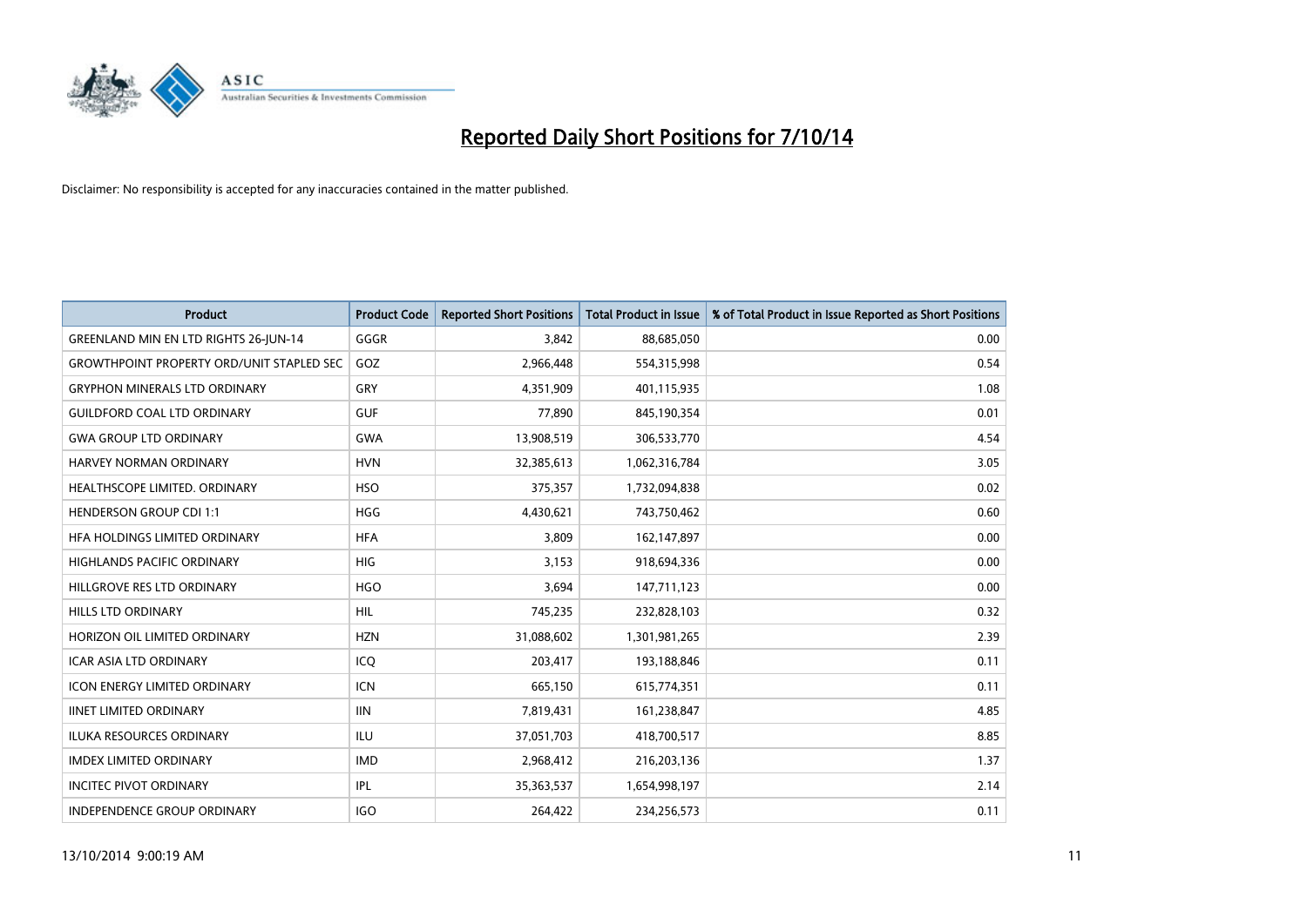

| <b>Product</b>                                | <b>Product Code</b> | <b>Reported Short Positions</b> | <b>Total Product in Issue</b> | % of Total Product in Issue Reported as Short Positions |
|-----------------------------------------------|---------------------|---------------------------------|-------------------------------|---------------------------------------------------------|
| <b>INDOPHIL RESOURCES ORDINARY</b>            | <b>IRN</b>          | 2,722,706                       | 1,203,146,194                 | 0.23                                                    |
| INFIGEN ENERGY STAPLED SECURITIES             | <b>IFN</b>          | 3,008,408                       | 767,887,581                   | 0.39                                                    |
| <b>INFOMEDIA LTD ORDINARY</b>                 | <b>IFM</b>          | 1,038,146                       | 306,954,355                   | 0.34                                                    |
| <b>INGENIA GROUP STAPLED SECURITIES</b>       | <b>INA</b>          | 5,916,920                       | 680,883,840                   | 0.87                                                    |
| <b>INSURANCE AUSTRALIA ORDINARY</b>           | IAG                 | 18,110,787                      | 2,341,618,048                 | 0.77                                                    |
| <b>INTREPID MINES ORDINARY</b>                | <b>IAU</b>          | 4,125,391                       | 557,577,524                   | 0.74                                                    |
| <b>INVESTA OFFICE FUND STAPLED SECURITIES</b> | <b>IOF</b>          | 743,435                         | 614,047,458                   | 0.12                                                    |
| <b>INVOCARE LIMITED ORDINARY</b>              | <b>IVC</b>          | 5,030,247                       | 110,030,298                   | 4.57                                                    |
| <b>IOOF HOLDINGS LTD ORDINARY</b>             | IFL                 | 8,964,907                       | 300,133,752                   | 2.99                                                    |
| <b>IPROPERTY GROUP LTD ORDINARY</b>           | <b>IPP</b>          | 2,495,081                       | 181,703,204                   | 1.37                                                    |
| <b>IRESS LIMITED ORDINARY</b>                 | <b>IRE</b>          | 5,343,318                       | 159,097,319                   | 3.36                                                    |
| <b>IRON ORE HOLDINGS ORDINARY</b>             | <b>IOH</b>          | 443,500                         | 161,174,005                   | 0.28                                                    |
| <b>ISELECT LTD ORDINARY</b>                   | <b>ISU</b>          | 871,963                         | 260,889,894                   | 0.33                                                    |
| <b>ISENTIA GROUP LTD ORDINARY</b>             | <b>ISD</b>          | 470,563                         | 200,000,001                   | 0.24                                                    |
| <b>ISENTRIC LTD. ORDINARY</b>                 | ICU                 | 101,233                         | 76,746,962                    | 0.13                                                    |
| JAMES HARDIE INDUST CHESS DEPOSITARY INT      | <b>IHX</b>          | 6,185,296                       | 444,925,946                   | 1.39                                                    |
| <b>JAPARA HEALTHCARE LT ORDINARY</b>          | <b>IHC</b>          | 6,682,067                       | 263,046,592                   | 2.54                                                    |
| <b>JATENERGY LIMITED ORDINARY</b>             | <b>JAT</b>          | 88,663                          | 108,565,568                   | 0.08                                                    |
| <b>JB HI-FI LIMITED ORDINARY</b>              | <b>IBH</b>          | 12,272,257                      | 98,947,309                    | 12.40                                                   |
| <b>KAGARA LTD ORDINARY</b>                    | KZL                 | 34,720                          | 798,953,117                   | 0.00                                                    |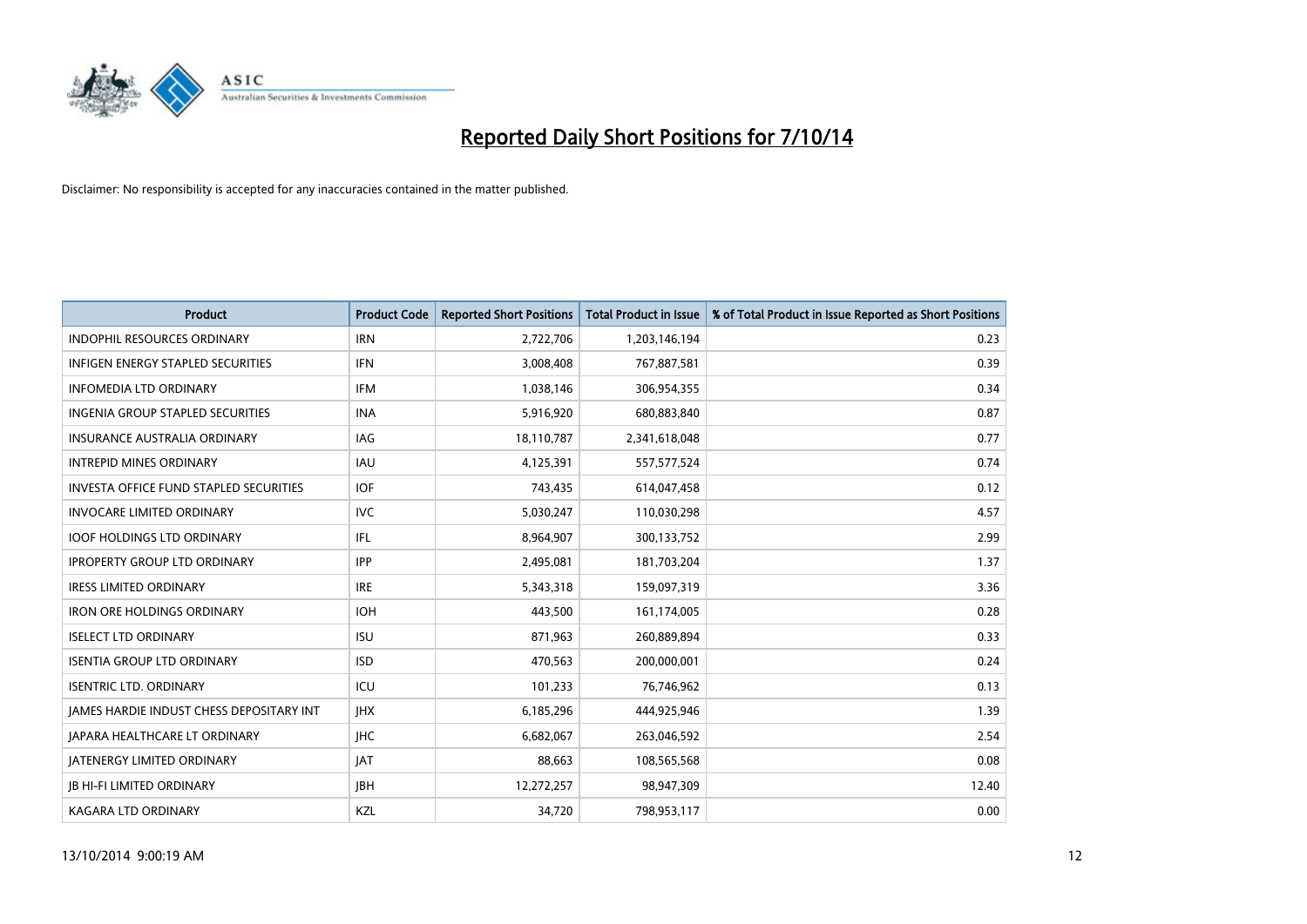

| <b>Product</b>                            | <b>Product Code</b> | <b>Reported Short Positions</b> | <b>Total Product in Issue</b> | % of Total Product in Issue Reported as Short Positions |
|-------------------------------------------|---------------------|---------------------------------|-------------------------------|---------------------------------------------------------|
| KAROON GAS AUSTRALIA ORDINARY             | <b>KAR</b>          | 21,041,509                      | 255,997,690                   | 8.22                                                    |
| KASBAH RESOURCES ORDINARY                 | <b>KAS</b>          | 88,583                          | 395,912,596                   | 0.02                                                    |
| KATHMANDU HOLD LTD ORDINARY               | <b>KMD</b>          | 3,240,379                       | 201,318,944                   | 1.61                                                    |
| <b>KBL MINING LIMITED ORDINARY</b>        | KBL                 | 1,820                           | 393,535,629                   | 0.00                                                    |
| KINGSGATE CONSOLID, ORDINARY              | <b>KCN</b>          | 18,115,962                      | 223,584,937                   | 8.10                                                    |
| KINGSROSE MINING LTD ORDINARY             | <b>KRM</b>          | 426,348                         | 358,611,493                   | 0.12                                                    |
| <b>KOGI IRON LTD ORDINARY</b>             | <b>KFE</b>          | 2,192,098                       | 376,669,836                   | 0.58                                                    |
| LEIGHTON HOLDINGS ORDINARY                | LEI                 | 5,088,432                       | 338,503,563                   | 1.50                                                    |
| LEND LEASE GROUP UNIT/ORD STAPLED         | <b>LLC</b>          | 3,383,172                       | 579,596,726                   | 0.58                                                    |
| LIOUEFIED NATURAL ORDINARY                | LNG                 | 7,634,404                       | 461,402,201                   | 1.65                                                    |
| LONESTAR RESO LTD ORDINARY                | LNR                 | 843,888                         | 752,187,211                   | 0.11                                                    |
| LUCAPA DIAMOND LTD ORDINARY               | LOM                 | 43,743                          | 181,819,353                   | 0.02                                                    |
| <b>LYNAS CORPORATION ORDINARY</b>         | <b>LYC</b>          | 139,491,133                     | 2,483,801,566                 | 5.62                                                    |
| <b>LYNAS CORPORATION RIGHTS 13-OCT-14</b> | <b>LYCR</b>         | 45,315,303                      | 887,071,988                   | 5.11                                                    |
| M2 GRP LTD ORDINARY                       | <b>MTU</b>          | 5,161,950                       | 180,824,848                   | 2.85                                                    |
| <b>MACA LIMITED ORDINARY</b>              | <b>MLD</b>          | 1,155,861                       | 232,676,373                   | 0.50                                                    |
| <b>MACMAHON HOLDINGS ORDINARY</b>         | <b>MAH</b>          | 205,919                         | 1,261,699,966                 | 0.02                                                    |
| MACO ATLAS ROADS GRP ORDINARY STAPLED     | <b>MOA</b>          | 4,879,656                       | 511,538,852                   | 0.95                                                    |
| MACQUARIE GROUP LTD ORDINARY              | MQG                 | 1,020,434                       | 321,202,994                   | 0.32                                                    |
| MAGELLAN FIN GRP LTD ORDINARY             | <b>MFG</b>          | 4,785,880                       | 159,278,177                   | 3.00                                                    |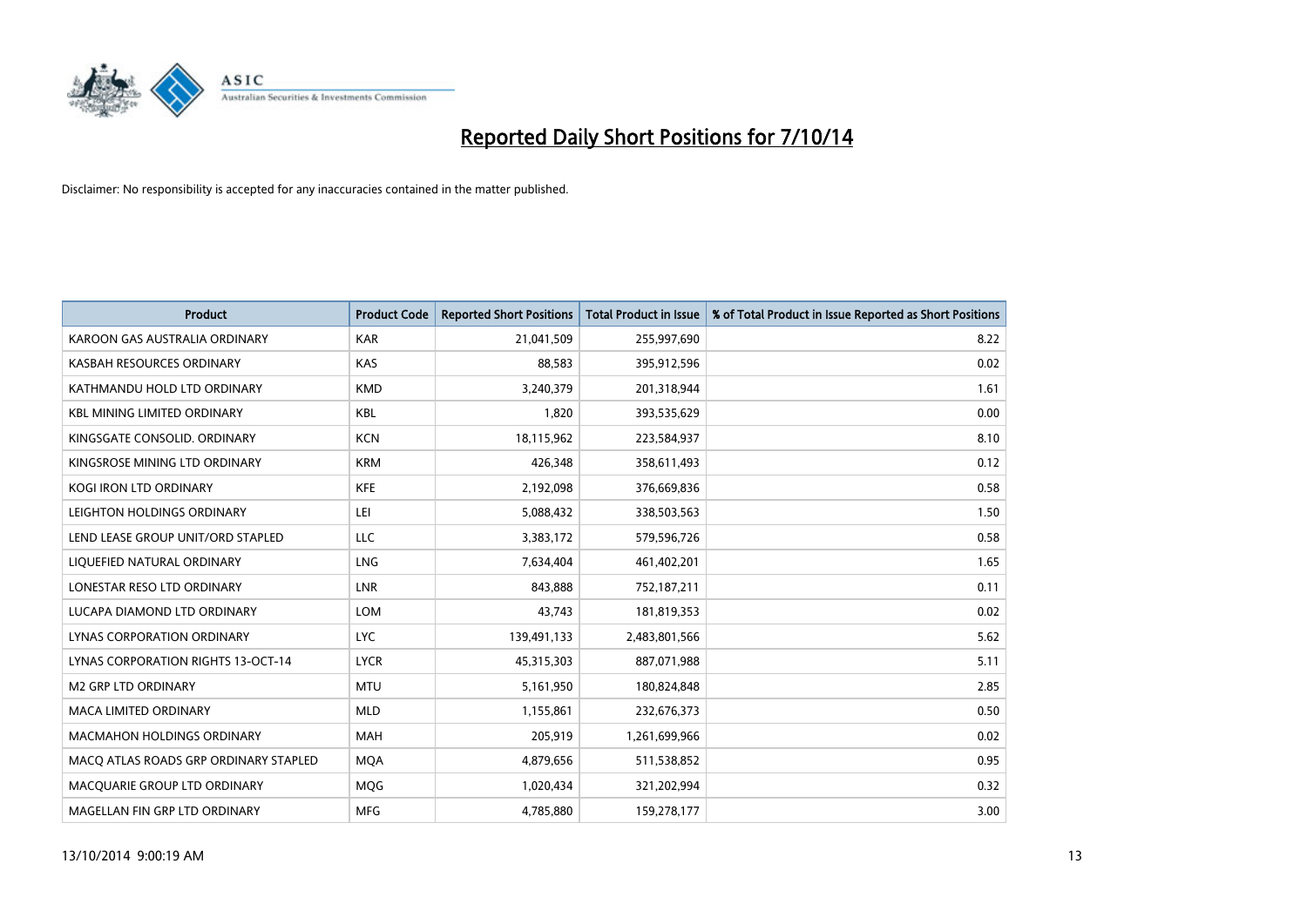

| <b>Product</b>                       | <b>Product Code</b> | <b>Reported Short Positions</b> | <b>Total Product in Issue</b> | % of Total Product in Issue Reported as Short Positions |
|--------------------------------------|---------------------|---------------------------------|-------------------------------|---------------------------------------------------------|
| <b>MANTRA GROUP LTD ORDINARY</b>     | <b>MTR</b>          | 395,826                         | 249,471,229                   | 0.16                                                    |
| <b>MATRIX C &amp; E LTD ORDINARY</b> | <b>MCE</b>          | 2,642,659                       | 94,555,428                    | 2.79                                                    |
| MAVERICK DRILLING ORDINARY           | <b>MAD</b>          | 5,289,861                       | 534,321,602                   | 0.99                                                    |
| <b>MAXITRANS INDUSTRIES ORDINARY</b> | <b>MXI</b>          | 25,827                          | 185,075,653                   | 0.01                                                    |
| MAYNE PHARMA LTD ORDINARY            | <b>MYX</b>          | 10,861,045                      | 587,634,335                   | 1.85                                                    |
| MCMILLAN SHAKESPEARE ORDINARY        | <b>MMS</b>          | 1,057,675                       | 77,525,801                    | 1.36                                                    |
| <b>MCPHERSON'S LTD ORDINARY</b>      | <b>MCP</b>          | 10,011                          | 95,434,645                    | 0.01                                                    |
| MEDUSA MINING LTD ORDINARY           | <b>MML</b>          | 10,868,558                      | 207,794,301                   | 5.23                                                    |
| MERIDIAN ENERGY INSTALMENT RECEIPTS  | <b>MEZCA</b>        | 200,000                         | 1,255,413,626                 | 0.02                                                    |
| <b>MERMAID MARINE ORDINARY</b>       | <b>MRM</b>          | 17,301,220                      | 368,550,578                   | 4.69                                                    |
| MESOBLAST LIMITED ORDINARY           | <b>MSB</b>          | 10,956,636                      | 321,696,029                   | 3.41                                                    |
| METALS X LIMITED ORDINARY            | <b>MLX</b>          | 3,512,142                       | 1,655,826,110                 | 0.21                                                    |
| METCASH LIMITED ORDINARY             | <b>MTS</b>          | 110,626,475                     | 903,309,574                   | 12.25                                                   |
| MIGHTY RIVER POWER ORDINARY          | <b>MYT</b>          | 3,658,136                       | 1,400,012,517                 | 0.26                                                    |
| MINCOR RESOURCES NL ORDINARY         | <b>MCR</b>          | 90,421                          | 188,208,274                   | 0.05                                                    |
| MINERAL DEPOSITS ORDINARY            | <b>MDL</b>          | 1,215,845                       | 103,676,341                   | 1.17                                                    |
| MINERAL RESOURCES. ORDINARY          | <b>MIN</b>          | 15,956,229                      | 186,556,246                   | 8.55                                                    |
| MINT WIRELESS ORDINARY               | <b>MNW</b>          | 1,455,139                       | 470,372,395                   | 0.31                                                    |
| MIRABELA NICKEL LTD ORDINARY         | <b>MBN</b>          | 10                              | 929,710,216                   | 0.00                                                    |
| MIRVAC GROUP STAPLED SECURITIES      | <b>MGR</b>          | 2,536,551                       | 3,697,197,370                 | 0.07                                                    |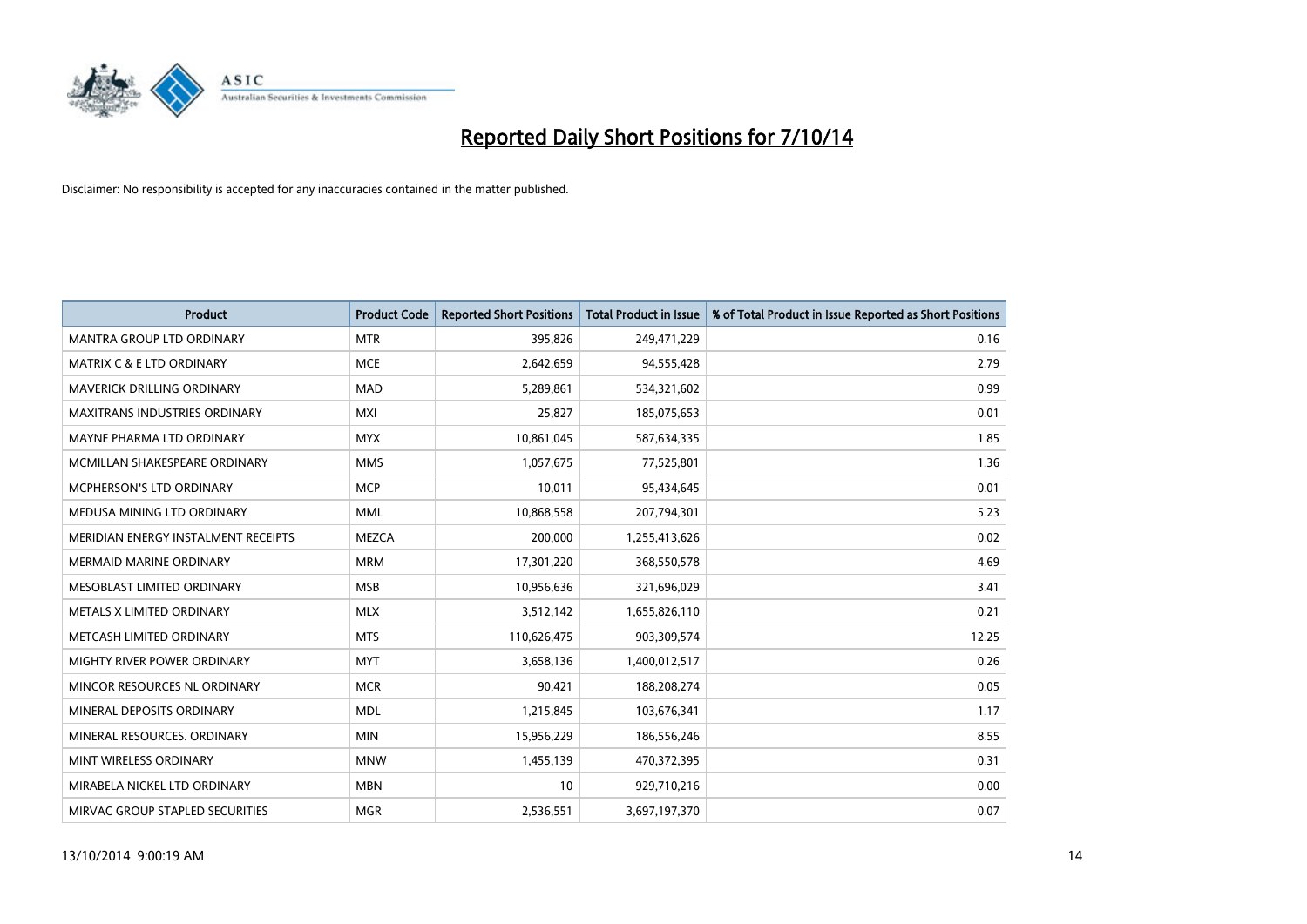

| <b>Product</b>                    | <b>Product Code</b> | <b>Reported Short Positions</b> | <b>Total Product in Issue</b> | % of Total Product in Issue Reported as Short Positions |
|-----------------------------------|---------------------|---------------------------------|-------------------------------|---------------------------------------------------------|
| MOLOPO ENERGY LTD ORDINARY        | <b>MPO</b>          | 11,118                          | 248,705,730                   | 0.00                                                    |
| MONADELPHOUS GROUP ORDINARY       | <b>MND</b>          | 7,772,348                       | 92,798,010                    | 8.38                                                    |
| MONASH IVF GROUP LTD ORDINARY     | MVF                 | 477,498                         | 231,081,089                   | 0.21                                                    |
| MORTGAGE CHOICE LTD ORDINARY      | <b>MOC</b>          | 20,221                          | 123,879,296                   | 0.02                                                    |
| <b>MOUNT GIBSON IRON ORDINARY</b> | <b>MGX</b>          | 32,586,357                      | 1,090,805,085                 | 2.99                                                    |
| MULTIPLEX SITES SITES             | <b>MXUPA</b>        | 2,196                           | 4,500,000                     | 0.05                                                    |
| <b>MYER HOLDINGS LTD ORDINARY</b> | <b>MYR</b>          | 98,656,214                      | 585,689,551                   | 16.84                                                   |
| NANOSONICS LIMITED ORDINARY       | <b>NAN</b>          | 2,071,133                       | 264,332,826                   | 0.78                                                    |
| NATIONAL AUST, BANK ORDINARY      | <b>NAB</b>          | 13,572,797                      | 2,365,790,790                 | 0.57                                                    |
| NATIONAL STORAGE STAPLED          | <b>NSR</b>          | 846,847                         | 281,631,660                   | 0.30                                                    |
| NAVITAS LIMITED ORDINARY          | <b>NVT</b>          | 4,027,823                       | 376,037,813                   | 1.07                                                    |
| NEARMAP LTD ORDINARY              | <b>NEA</b>          | 1,073,742                       | 337,946,101                   | 0.32                                                    |
| NEON ENERGY LIMITED ORDINARY      | <b>NEN</b>          | 140,474                         | 553,037,848                   | 0.03                                                    |
| NEW HOPE CORPORATION ORDINARY     | <b>NHC</b>          | 1,885,433                       | 830,999,449                   | 0.23                                                    |
| NEWCREST MINING ORDINARY          | <b>NCM</b>          | 12,940,693                      | 766,510,971                   | 1.69                                                    |
| NEWS CORP A NON-VOTING CDI        | <b>NWSLV</b>        | 428,451                         | 2,976,217                     | 14.40                                                   |
| NEWS CORP B VOTING CDI            | <b>NWS</b>          | 2,298,446                       | 22,645,126                    | 10.15                                                   |
| NEWSAT LIMITED ORDINARY           | <b>NWT</b>          | 7,544,730                       | 613,199,841                   | 1.23                                                    |
| NEXTDC LIMITED ORDINARY           | <b>NXT</b>          | 19,625,126                      | 193,154,486                   | 10.16                                                   |
| NEXUS ENERGY LIMITED ORDINARY     | <b>NXS</b>          | 83,983                          | 1,330,219,459                 | 0.01                                                    |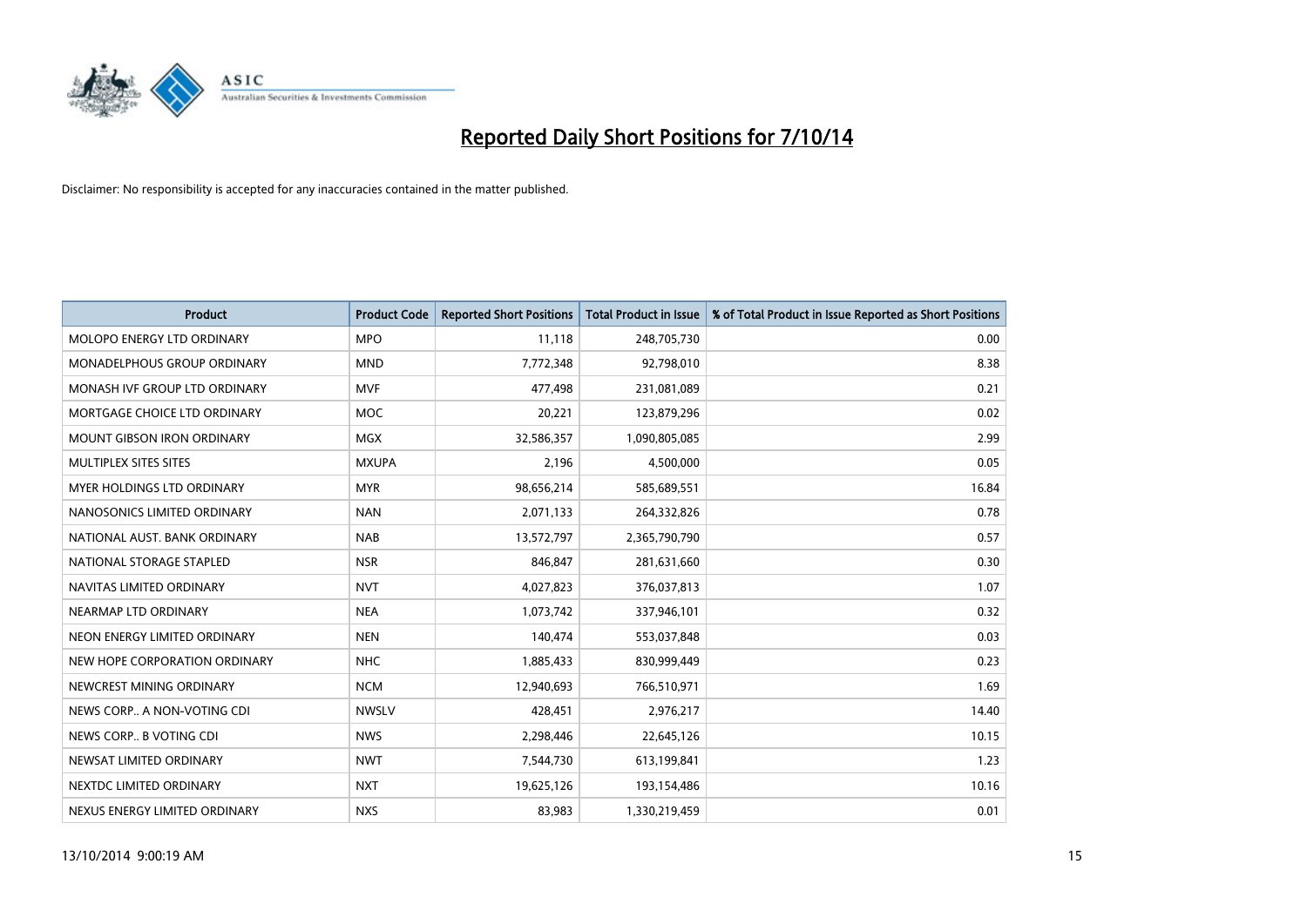

| <b>Product</b>                        | <b>Product Code</b> | <b>Reported Short Positions</b> | <b>Total Product in Issue</b> | % of Total Product in Issue Reported as Short Positions |
|---------------------------------------|---------------------|---------------------------------|-------------------------------|---------------------------------------------------------|
| NIB HOLDINGS LIMITED ORDINARY         | <b>NHF</b>          | 2,274,343                       | 439,004,182                   | 0.52                                                    |
| NIDO PETROLEUM ORDINARY               | <b>NDO</b>          | 5,000                           | 2,188,266,468                 | 0.00                                                    |
| NINE ENTERTAINMENT ORDINARY           | <b>NEC</b>          | 10,715,216                      | 940,295,023                   | 1.14                                                    |
| NOBLE MINERAL RES ORDINARY            | <b>NMG</b>          | 2,365,726                       | 666,397,952                   | 0.36                                                    |
| NORTHERN IRON LTD ORDINARY            | <b>NFE</b>          | 11,392                          | 484,405,314                   | 0.00                                                    |
| NORTHERN STAR ORDINARY                | <b>NST</b>          | 10,471,454                      | 587,429,659                   | 1.78                                                    |
| NRW HOLDINGS LIMITED ORDINARY         | <b>NWH</b>          | 9,366,843                       | 278,888,011                   | 3.36                                                    |
| NUFARM LIMITED ORDINARY               | <b>NUF</b>          | 15,971,008                      | 264,021,627                   | 6.05                                                    |
| NUPLEX INDUSTRIES ORDINARY            | <b>NPX</b>          | 1,000                           | 198,125,827                   | 0.00                                                    |
| OCEANAGOLD CORP. CHESS DEPOSITARY INT | <b>OGC</b>          | 2,994,933                       | 301,520,186                   | 0.99                                                    |
| OIL SEARCH LTD ORDINARY               | OSH                 | 1,871,606                       | 1,519,022,225                 | 0.12                                                    |
| OM HOLDINGS LIMITED ORDINARY          | OMH                 | 58,121                          | 733,423,337                   | 0.01                                                    |
| OMI HOLDINGS LIMITED ORDINARY         | OMI                 | 27,135                          | 76,746,962                    | 0.04                                                    |
| ORICA LIMITED ORDINARY                | ORI                 | 17,043,411                      | 372,743,291                   | 4.57                                                    |
| ORIGIN ENERGY ORDINARY                | <b>ORG</b>          | 7,517,648                       | 1,106,271,529                 | 0.68                                                    |
| OROCOBRE LIMITED ORDINARY             | <b>ORE</b>          | 2,157,208                       | 132,041,911                   | 1.63                                                    |
| ORORA LIMITED ORDINARY                | <b>ORA</b>          | 5,178,058                       | 1,206,684,923                 | 0.43                                                    |
| OROTONGROUP LIMITED ORDINARY          | <b>ORL</b>          | 265,026                         | 40,880,902                    | 0.65                                                    |
| OZ MINERALS ORDINARY                  | OZL                 | 15,587,377                      | 303,470,022                   | 5.14                                                    |
| OZFOREX GROUP LTD ORDINARY            | <b>OFX</b>          | 8,915,505                       | 240,000,000                   | 3.71                                                    |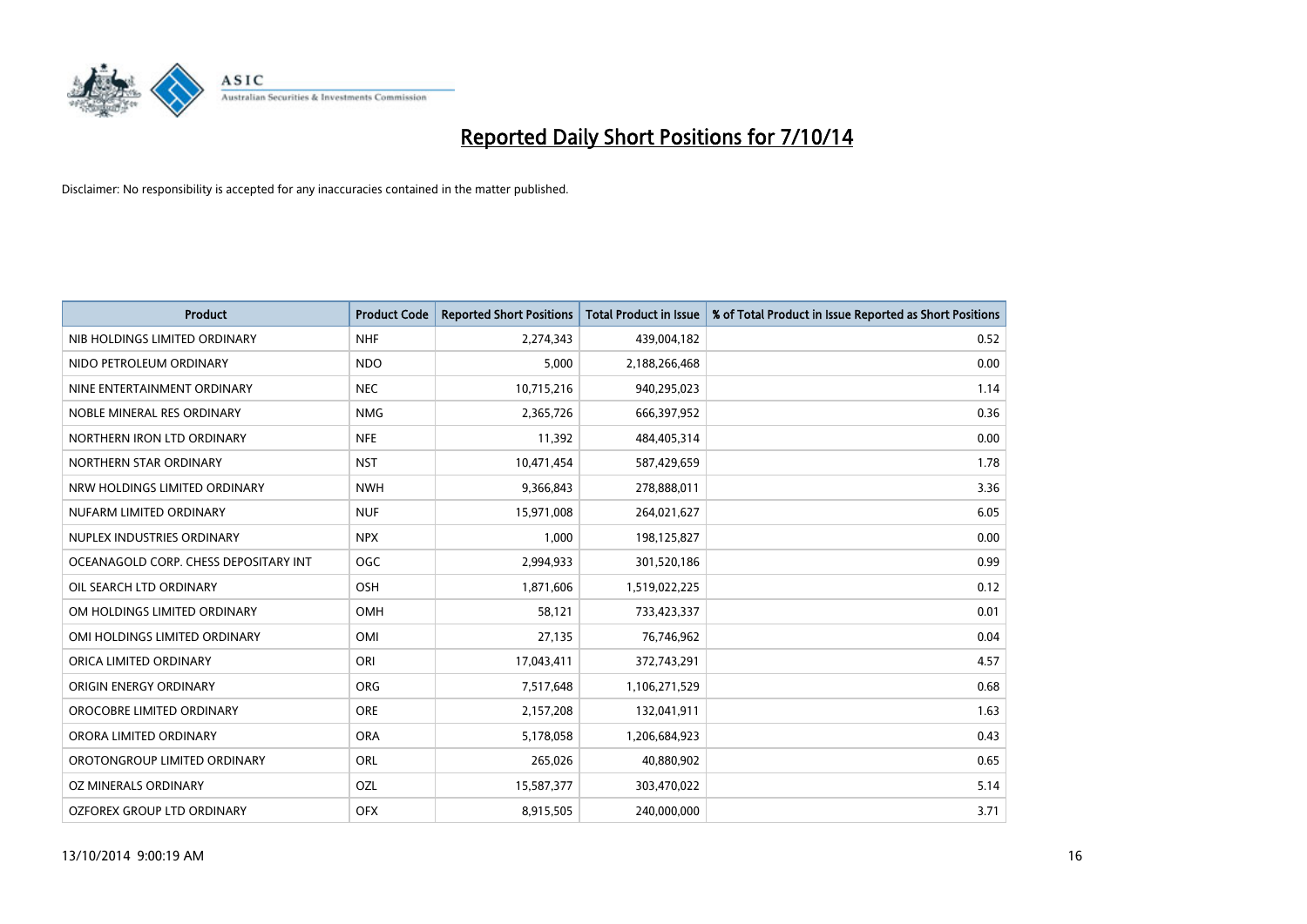

| <b>Product</b>                 | <b>Product Code</b> | <b>Reported Short Positions</b> | <b>Total Product in Issue</b> | % of Total Product in Issue Reported as Short Positions |
|--------------------------------|---------------------|---------------------------------|-------------------------------|---------------------------------------------------------|
| <b>PACIFIC BRANDS ORDINARY</b> | <b>PBG</b>          | 58,152,722                      | 917,226,291                   | 6.34                                                    |
| PACT GROUP HLDGS LTD ORDINARY  | <b>PGH</b>          | 2,581,364                       | 294,097,961                   | 0.88                                                    |
| PALADIN ENERGY LTD ORDINARY    | <b>PDN</b>          | 106,346,565                     | 964,894,574                   | 11.02                                                   |
| PANAUST LIMITED ORDINARY       | <b>PNA</b>          | 20,186                          | 635,580,654                   | 0.00                                                    |
| PANORAMIC RESOURCES ORDINARY   | PAN                 | 2,320                           | 322,275,824                   | 0.00                                                    |
| PANTERRA GOLD LTD ORDINARY     | PGI                 |                                 | 822,241,166                   | 0.00                                                    |
| PAPERLINX LIMITED ORDINARY     | <b>PPX</b>          | 44,675                          | 665, 181, 261                 | 0.01                                                    |
| PAPILLON RES LTD ORDINARY      | PIR                 | 112,616                         | 356,976,210                   | 0.03                                                    |
| PATTIES FOODS LTD ORDINARY     | PFL                 | 9,001                           | 139,144,338                   | 0.01                                                    |
| PEET LIMITED ORDINARY          | <b>PPC</b>          | 52,444                          | 434,682,005                   | 0.01                                                    |
| PERPETUAL LIMITED ORDINARY     | PPT                 | 1,014,249                       | 46,574,426                    | 2.18                                                    |
| PERSEUS MINING LTD ORDINARY    | PRU                 | 20,268,447                      | 526,656,401                   | 3.85                                                    |
| PHARMAXIS LTD ORDINARY         | <b>PXS</b>          | 501,000                         | 309,522,849                   | 0.16                                                    |
| PHOSPHAGENICS LTD. ORDINARY    | <b>POH</b>          | 43,750                          | 1,261,965,957                 | 0.00                                                    |
| PLATINUM ASSET ORDINARY        | <b>PTM</b>          | 2,820,702                       | 580,536,282                   | 0.49                                                    |
| PLATINUM AUSTRALIA ORDINARY    | <b>PLA</b>          | 836,027                         | 504,968,043                   | 0.17                                                    |
| PLATINUM CAPITAL LTD ORDINARY  | <b>PMC</b>          | 3,503                           | 232,190,254                   | 0.00                                                    |
| PMP LIMITED ORDINARY           | <b>PMP</b>          | 27,581                          | 323,781,124                   | 0.01                                                    |
| POSEIDON NICK LTD ORDINARY     | <b>POS</b>          | 800,000                         | 516,024,954                   | 0.16                                                    |
| PRANA BIOTECHNOLOGY ORDINARY   | PBT                 | 3,006,911                       | 488,936,960                   | 0.61                                                    |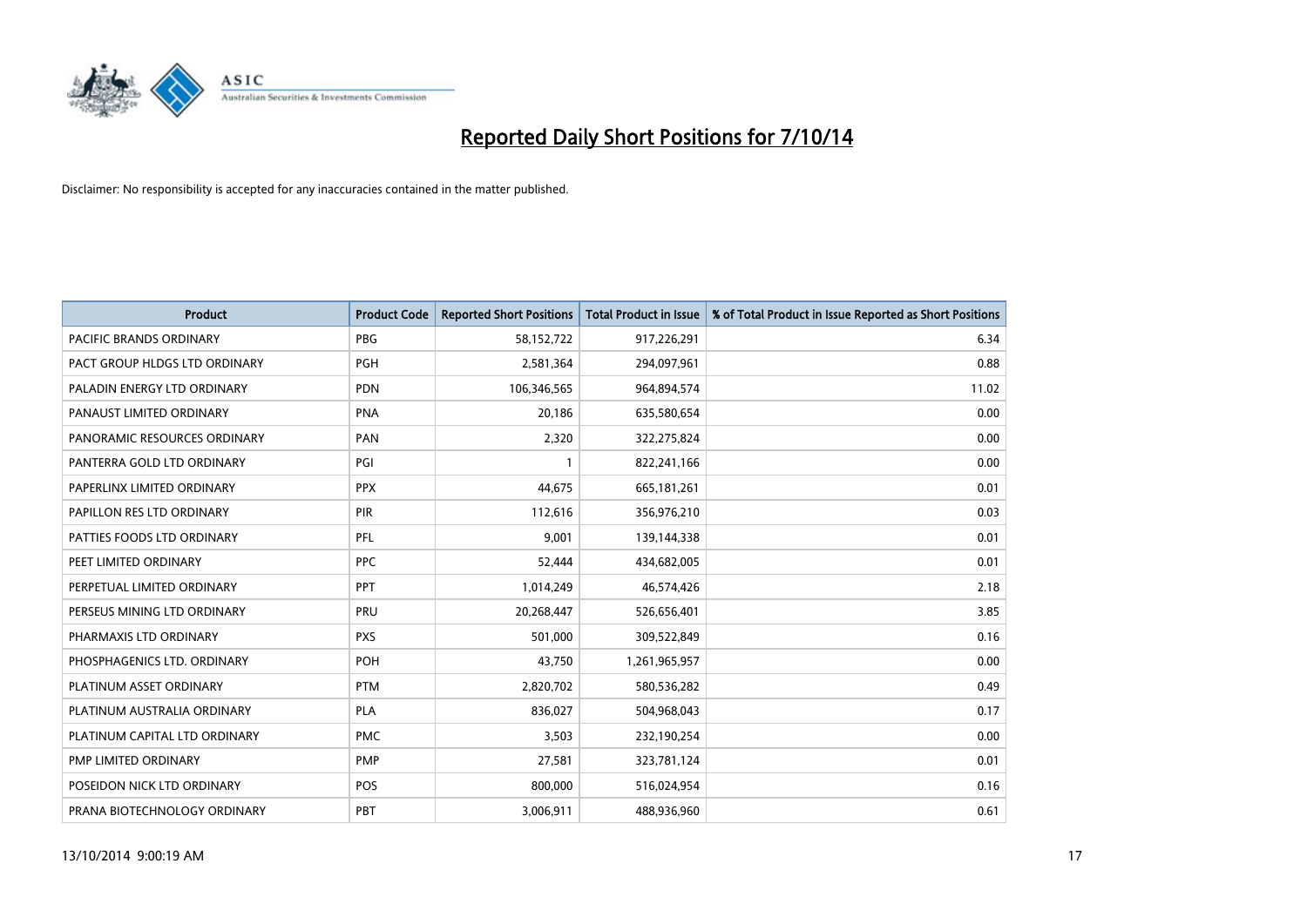

| <b>Product</b>                      | <b>Product Code</b> | <b>Reported Short Positions</b> | <b>Total Product in Issue</b> | % of Total Product in Issue Reported as Short Positions |
|-------------------------------------|---------------------|---------------------------------|-------------------------------|---------------------------------------------------------|
| PREMIER INVESTMENTS ORDINARY        | <b>PMV</b>          | 198,126                         | 155,714,874                   | 0.13                                                    |
| PRIMA BIOMED LTD ORDINARY           | <b>PRR</b>          | 132,361                         | 1,258,301,929                 | 0.01                                                    |
| PRIMARY HEALTH CARE ORDINARY        | <b>PRY</b>          | 22,436,495                      | 512,130,550                   | 4.38                                                    |
| PRIME MEDIA GRP LTD ORDINARY        | <b>PRT</b>          | 1,534,939                       | 366,330,303                   | 0.42                                                    |
| PROGRAMMED ORDINARY                 | PRG                 | 319,903                         | 118,651,911                   | 0.27                                                    |
| PURA VIDA ENERGY NL ORDINARY        | <b>PVD</b>          | 40                              | 128,880,698                   | 0.00                                                    |
| <b>QANTAS AIRWAYS ORDINARY</b>      | QAN                 | 33,827,196                      | 2,196,330,250                 | 1.54                                                    |
| <b>OBE INSURANCE GROUP ORDINARY</b> | <b>OBE</b>          | 28,041,727                      | 1,364,945,301                 | 2.05                                                    |
| <b>QUBE HOLDINGS LTD ORDINARY</b>   | <b>QUB</b>          | 1,541,111                       | 1,051,172,929                 | 0.15                                                    |
| RAMSAY HEALTH CARE ORDINARY         | <b>RHC</b>          | 958,621                         | 202,081,252                   | 0.47                                                    |
| RANGE RESOURCES LTD ORDINARY        | <b>RRS</b>          | 1,500,000                       | 4,990,740,816                 | 0.03                                                    |
| <b>RCG CORPORATION LTD ORDINARY</b> | <b>RCG</b>          | 141,800                         | 263,808,625                   | 0.05                                                    |
| <b>RCR TOMLINSON ORDINARY</b>       | <b>RCR</b>          | 695,193                         | 139,000,806                   | 0.50                                                    |
| <b>REA GROUP ORDINARY</b>           | <b>REA</b>          | 1,527,998                       | 131,714,699                   | 1.16                                                    |
| RECALL HOLDINGS LTD ORDINARY        | <b>REC</b>          | 10,864,155                      | 313,149,677                   | 3.47                                                    |
| RECKON LIMITED ORDINARY             | <b>RKN</b>          | 1,358,817                       | 112,084,762                   | 1.21                                                    |
| RED 5 LIMITED ORDINARY              | <b>RED</b>          | 174,740                         | 759,451,008                   | 0.02                                                    |
| <b>RED FORK ENERGY ORDINARY</b>     | <b>RFE</b>          | 668,337                         | 501,051,719                   | 0.13                                                    |
| REDBANK ENERGY LTD ORDINARY         | <b>AEI</b>          | 13                              | 786,287                       | 0.00                                                    |
| REED RESOURCES LTD ORDINARY         | <b>RDR</b>          | 2,000                           | 499,453,895                   | 0.00                                                    |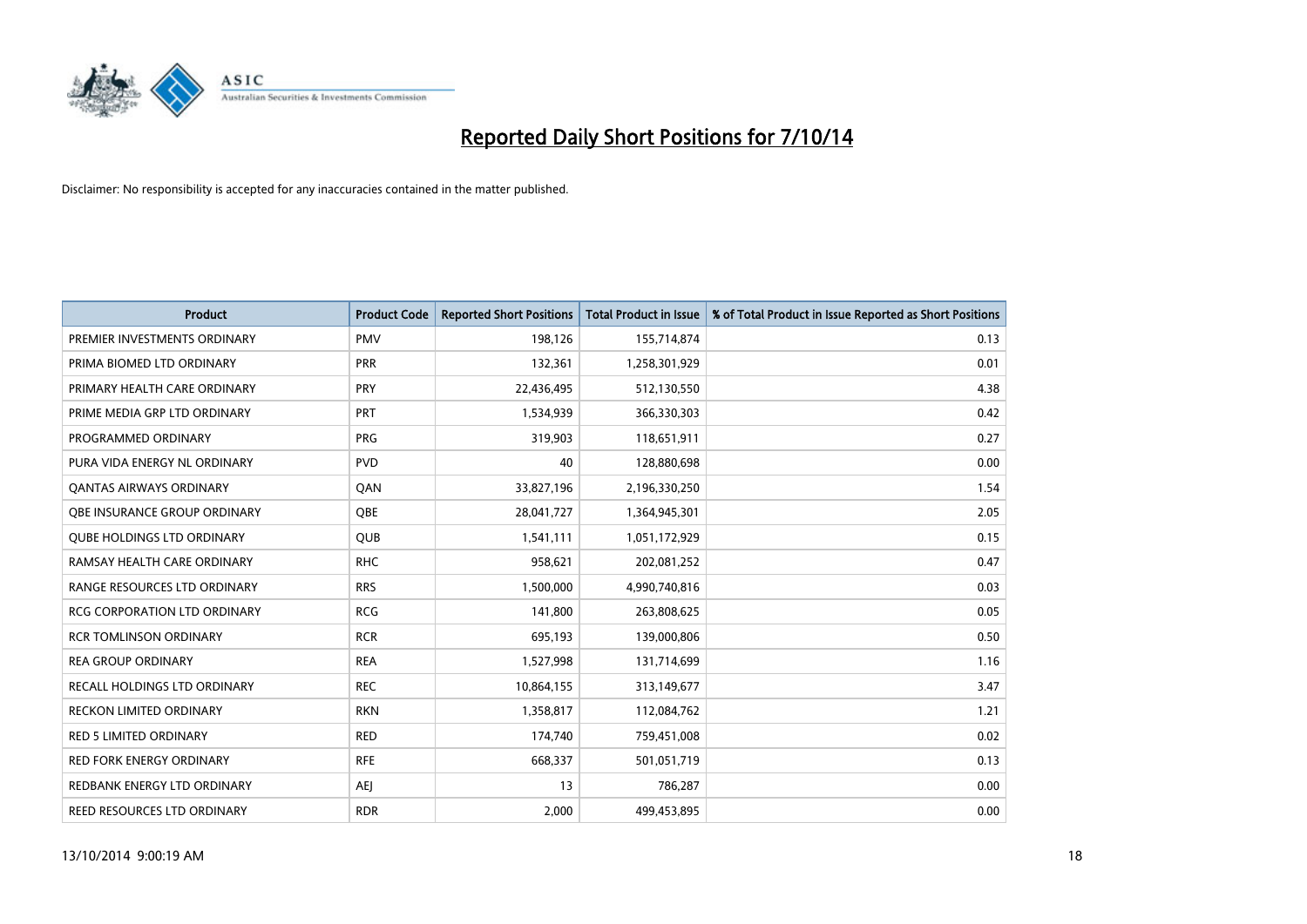

| <b>Product</b>                           | <b>Product Code</b> | <b>Reported Short Positions</b> | <b>Total Product in Issue</b> | % of Total Product in Issue Reported as Short Positions |
|------------------------------------------|---------------------|---------------------------------|-------------------------------|---------------------------------------------------------|
| REGIS HEALTHCARE LTD DEFERRED SETTLEMENT | <b>REG</b>          | 408,082                         | 300,345,797                   | 0.14                                                    |
| <b>REGIS RESOURCES ORDINARY</b>          | <b>RRL</b>          | 50,313,865                      | 499,781,595                   | 10.07                                                   |
| RESMED INC CDI 10:1                      | <b>RMD</b>          | 42,639,596                      | 1,403,045,440                 | 3.04                                                    |
| RESOLUTE MINING ORDINARY                 | <b>RSG</b>          | 10,397,375                      | 641,189,223                   | 1.62                                                    |
| <b>RESOURCE GENERATION ORDINARY</b>      | <b>RES</b>          | 1,220                           | 581,380,338                   | 0.00                                                    |
| RETAIL FOOD GROUP ORDINARY               | <b>RFG</b>          | 10,327,439                      | 144,878,508                   | 7.13                                                    |
| REX MINERALS LIMITED ORDINARY            | <b>RXM</b>          | 1,123,056                       | 220,519,784                   | 0.51                                                    |
| RIO TINTO LIMITED ORDINARY               | <b>RIO</b>          | 3,539,955                       | 435,758,720                   | 0.81                                                    |
| ROC OIL COMPANY ORDINARY                 | <b>ROC</b>          | 471,439                         | 687,618,400                   | 0.07                                                    |
| <b>ROX RESOURCES ORDINARY</b>            | <b>RXL</b>          | 1,485,809                       | 849,673,095                   | 0.17                                                    |
| ROYAL WOLF HOLDINGS ORDINARY             | <b>RWH</b>          | 209,381                         | 100,387,052                   | 0.21                                                    |
| RUBIK FINANCIAL LTD. ORDINARY            | <b>RFL</b>          | 74,000                          | 340,999,914                   | 0.02                                                    |
| RUNGEPINCOCKMINARCO ORDINARY             | <b>RUL</b>          | 8,667                           | 177,653,062                   | 0.00                                                    |
| SAI GLOBAL LIMITED ORDINARY              | SAI                 | 149,590                         | 211,726,802                   | 0.07                                                    |
| SALMAT LIMITED ORDINARY                  | <b>SLM</b>          | 100,156                         | 159,812,799                   | 0.06                                                    |
| SAMSON OIL & GAS LTD ORDINARY            | SSN                 | 17,662,960                      | 2,837,780,958                 | 0.62                                                    |
| SANDFIRE RESOURCES ORDINARY              | <b>SFR</b>          | 2,712,467                       | 155,640,968                   | 1.74                                                    |
| <b>SANTOS LTD ORDINARY</b>               | <b>STO</b>          | 5,578,241                       | 982,239,359                   | 0.57                                                    |
| SARACEN MINERAL ORDINARY                 | <b>SAR</b>          | 2,126,416                       | 792,784,738                   | 0.27                                                    |
| SCA PROPERTY GROUP STAPLED SECURITIES    | SCP                 | 21,996,455                      | 648,628,320                   | 3.39                                                    |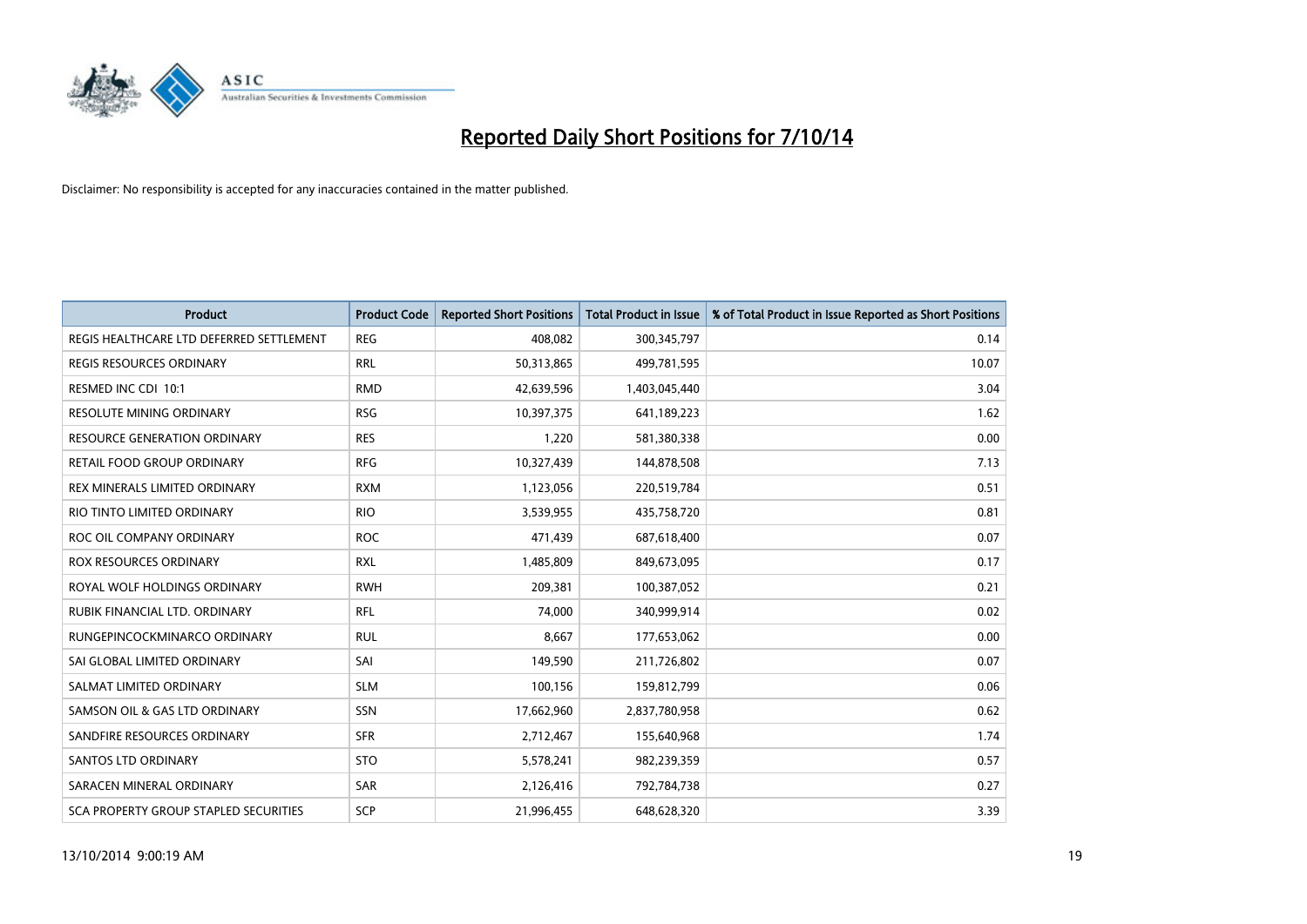

| <b>Product</b>                           | <b>Product Code</b> | <b>Reported Short Positions</b> | <b>Total Product in Issue</b> | % of Total Product in Issue Reported as Short Positions |
|------------------------------------------|---------------------|---------------------------------|-------------------------------|---------------------------------------------------------|
| <b>SCENTRE GRP STAPLED</b>               | SCG                 | 26,868,007                      | 5,324,296,678                 | 0.50                                                    |
| SEDGMAN LIMITED ORDINARY                 | <b>SDM</b>          | 1,151,386                       | 227,059,277                   | 0.51                                                    |
| SEEK LIMITED ORDINARY                    | <b>SEK</b>          | 11,782,944                      | 342,335,122                   | 3.44                                                    |
| SELECT HARVESTS ORDINARY                 | <b>SHV</b>          | 1,200,820                       | 70,541,261                    | 1.70                                                    |
| SENEX ENERGY LIMITED ORDINARY            | <b>SXY</b>          | 38,095,837                      | 1,149,657,377                 | 3.31                                                    |
| SERVICE STREAM ORDINARY                  | SSM                 | 30                              | 386,389,873                   | 0.00                                                    |
| SEVEN GROUP HOLDINGS ORDINARY            | <b>SVW</b>          | 1,072,141                       | 302,691,886                   | 0.35                                                    |
| SEVEN WEST MEDIA LTD ORDINARY            | <b>SWM</b>          | 14,380,717                      | 999,160,872                   | 1.44                                                    |
| SG FLEET GROUP LTD ORDINARY              | SGF                 | 92,731                          | 242,691,826                   | 0.04                                                    |
| SIGMA PHARMACEUTICAL ORDINARY            | <b>SIP</b>          | 15,133,443                      | 1,108,086,575                 | 1.37                                                    |
| SILEX SYSTEMS ORDINARY                   | <b>SLX</b>          | 8,404,298                       | 170,467,339                   | 4.93                                                    |
| SILVER CHEF LIMITED ORDINARY             | SIV                 | 118,090                         | 29,640,865                    | 0.40                                                    |
| SILVER LAKE RESOURCE ORDINARY            | <b>SLR</b>          | 24,417,213                      | 503,233,971                   | 4.85                                                    |
| SIMS METAL MGMT LTD ORDINARY             | SGM                 | 15,081,775                      | 204,628,584                   | 7.37                                                    |
| SINGAPORE TELECOMM. CHESS DEPOSITARY INT | SGT                 | 3,308,470                       | 115,837,110                   | 2.86                                                    |
| SINO GAS ENERGY ORDINARY                 | <b>SEH</b>          | 9,727,880                       | 1,541,672,358                 | 0.63                                                    |
| SIRIUS RESOURCES NL ORDINARY             | <b>SIR</b>          | 11,762,364                      | 340,988,269                   | 3.45                                                    |
| SIRTEX MEDICAL ORDINARY                  | <b>SRX</b>          | 39,870                          | 56,524,273                    | 0.07                                                    |
| SKILLED GROUP LTD ORDINARY               | <b>SKE</b>          | 6,333,058                       | 235,753,791                   | 2.69                                                    |
| SKY NETWORK ORDINARY                     | <b>SKT</b>          | 11,786,944                      | 389,139,785                   | 3.03                                                    |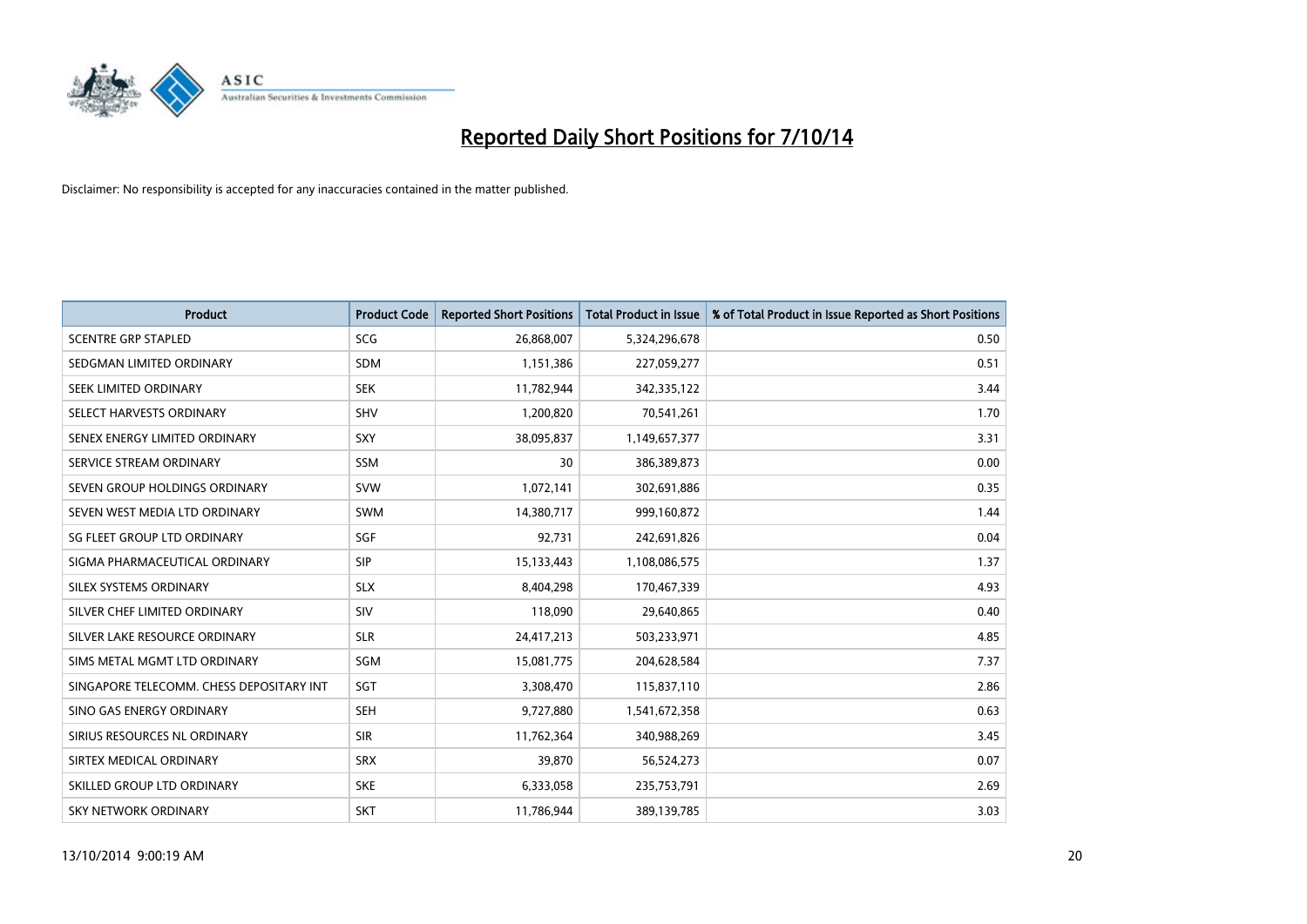

| <b>Product</b>                           | <b>Product Code</b> | <b>Reported Short Positions</b> | <b>Total Product in Issue</b> | % of Total Product in Issue Reported as Short Positions |
|------------------------------------------|---------------------|---------------------------------|-------------------------------|---------------------------------------------------------|
| SKYCITY ENT GRP LTD ORDINARY             | <b>SKC</b>          | 7,786,362                       | 587,472,741                   | 1.33                                                    |
| <b>SLATER &amp; GORDON ORDINARY</b>      | SGH                 | 460,846                         | 205,583,924                   | 0.22                                                    |
| SMARTGRP CORPORATION ORDINARY            | <b>SIQ</b>          | 324,979                         | 101,461,150                   | 0.32                                                    |
| SMS MANAGEMENT, ORDINARY                 | <b>SMX</b>          | 1,897,992                       | 69,394,537                    | 2.74                                                    |
| SONIC HEALTHCARE ORDINARY                | SHL                 | 2,589,154                       | 401,171,556                   | 0.65                                                    |
| SOUL PATTINSON (W.H) ORDINARY            | SOL                 | 31,620                          | 239,395,320                   | 0.01                                                    |
| SP AUSNET STAPLED SECURITIES             | <b>SPN</b>          | 567,295                         | 3,425,244,162                 | 0.02                                                    |
| SPARK INFRASTRUCTURE STAPLED US PROHIBT. | SKI                 | 13,078,539                      | 1,466,360,128                 | 0.89                                                    |
| SPARK NEW ZEALAND ORDINARY               | <b>SPK</b>          | 13,701,473                      | 1,829,283,872                 | 0.75                                                    |
| SPDR 200 FUND ETF UNITS                  | <b>STW</b>          | 634                             | 46,146,865                    | 0.00                                                    |
| SPECIALTY FASHION ORDINARY               | <b>SFH</b>          | 92,688                          | 192,236,121                   | 0.05                                                    |
| SPOTLESS GRP HLD LTD ORDINARY            | <b>SPO</b>          | 22,488,418                      | 1,098,290,178                 | 2.05                                                    |
| ST BARBARA LIMITED ORDINARY              | <b>SBM</b>          | 9,884,725                       | 488,074,077                   | 2.03                                                    |
| STARPHARMA HOLDINGS ORDINARY             | SPL                 | 14,883,760                      | 313,283,388                   | 4.75                                                    |
| STEADFAST GROUP LTD ORDINARY             | <b>SDF</b>          | 8,519,886                       | 501,638,307                   | 1.70                                                    |
| STH CRS ELECT ENGNR ORDINARY             | <b>SXE</b>          | 12,969                          | 161,523,130                   | 0.01                                                    |
| STHN CROSS MEDIA ORDINARY                | SXL                 | 37,212,975                      | 705,246,986                   | 5.28                                                    |
| STOCKLAND UNITS/ORD STAPLED              | SGP                 | 5,707,520                       | 2,348,746,744                 | 0.24                                                    |
| STRAITS RES LTD. ORDINARY                | SRO                 | 20,370                          | 1,217,730,293                 | 0.00                                                    |
| STRIKE ENERGY LTD ORDINARY               | <b>STX</b>          | 4,000                           | 833,330,946                   | 0.00                                                    |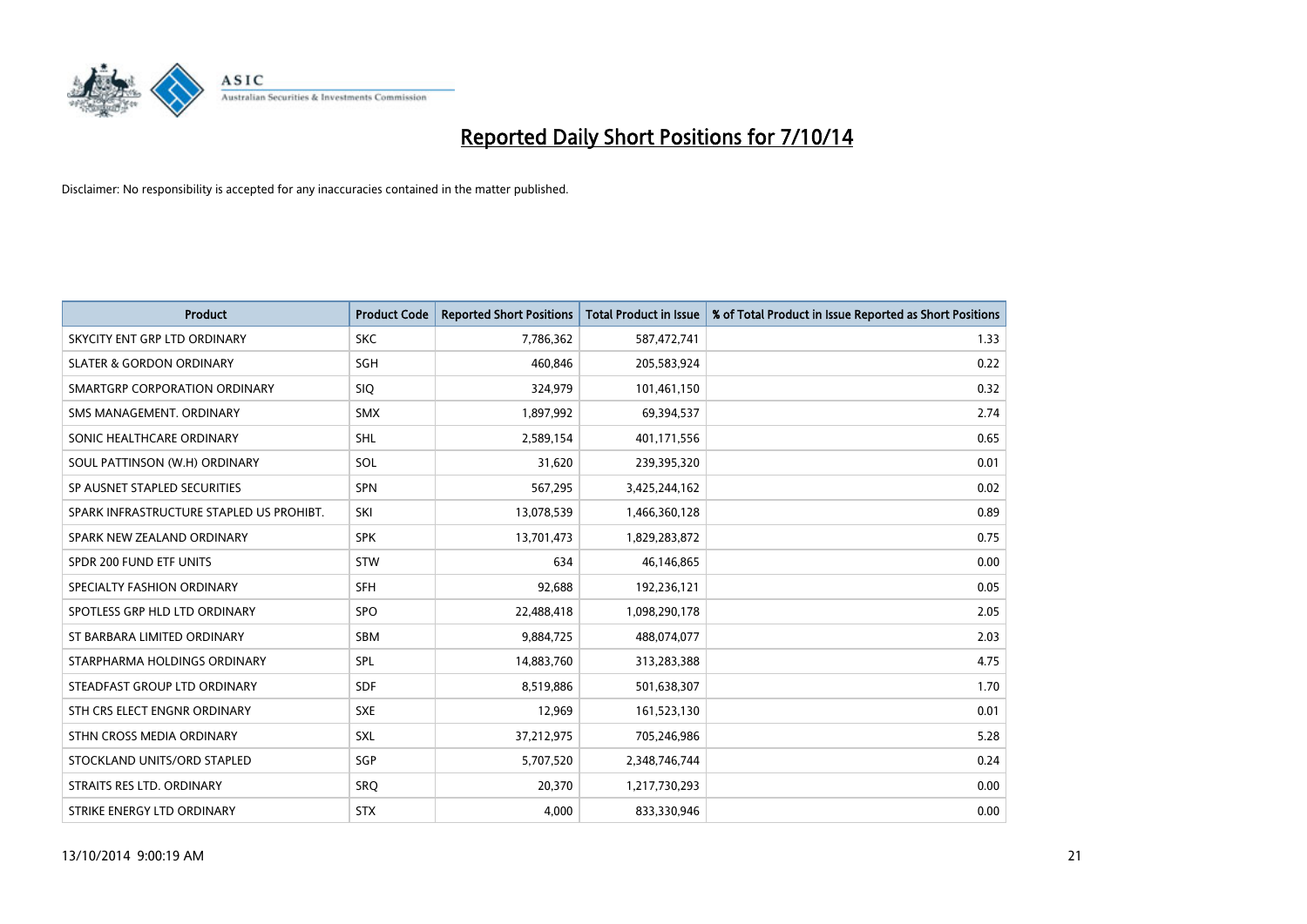

| <b>Product</b>                     | <b>Product Code</b> | <b>Reported Short Positions</b> | <b>Total Product in Issue</b> | % of Total Product in Issue Reported as Short Positions |
|------------------------------------|---------------------|---------------------------------|-------------------------------|---------------------------------------------------------|
| <b>STW COMMUNICATIONS ORDINARY</b> | SGN                 | 4,651,785                       | 409,699,000                   | 1.14                                                    |
| SUNCORP GROUP LTD ORDINARY         | <b>SUN</b>          | 9,353,507                       | 1,286,600,980                 | 0.73                                                    |
| SUNDANCE ENERGY ORDINARY           | <b>SEA</b>          | 2,273,724                       | 548,854,663                   | 0.41                                                    |
| SUNDANCE RESOURCES ORDINARY        | <b>SDL</b>          | 78,953,371                      | 3,082,028,456                 | 2.56                                                    |
| SUNLAND GROUP LTD ORDINARY         | <b>SDG</b>          | 82,059                          | 181,710,087                   | 0.05                                                    |
| SUPER RET REP LTD ORDINARY         | <b>SUL</b>          | 8,346,880                       | 196,897,430                   | 4.24                                                    |
| SYD AIRPORT STAPLED US PROHIBIT.   | <b>SYD</b>          | 26,172,267                      | 2,216,216,041                 | 1.18                                                    |
| SYRAH RESOURCES ORDINARY           | <b>SYR</b>          | 4,721,673                       | 163,485,076                   | 2.89                                                    |
| TABCORP HOLDINGS LTD ORDINARY      | <b>TAH</b>          | 22,998,832                      | 765,652,364                   | 3.00                                                    |
| TAP OIL LIMITED ORDINARY           | <b>TAP</b>          | 10,433                          | 243,186,639                   | 0.00                                                    |
| TASSAL GROUP LIMITED ORDINARY      | <b>TGR</b>          | 263,379                         | 146,897,115                   | 0.18                                                    |
| <b>TATTS GROUP LTD ORDINARY</b>    | <b>TTS</b>          | 27,686,118                      | 1,434,790,447                 | 1.93                                                    |
| TECHNOLOGY ONE ORDINARY            | <b>TNE</b>          | 3,552,956                       | 308,796,455                   | 1.15                                                    |
| TELSTRA CORPORATION, ORDINARY      | <b>TLS</b>          | 43,449,968                      | 12,443,074,357                | 0.35                                                    |
| TEN NETWORK HOLDINGS ORDINARY      | <b>TEN</b>          | 145,186,492                     | 2,630,984,596                 | 5.52                                                    |
| TERANGA GOLD CORP CDI 1:1          | <b>TGZ</b>          | 1,374                           | 73,965,595                    | 0.00                                                    |
| TFS CORPORATION LTD ORDINARY       | <b>TFC</b>          | 4,994,317                       | 325,267,408                   | 1.54                                                    |
| THE REJECT SHOP ORDINARY           | <b>TRS</b>          | 2,352,409                       | 28,844,648                    | 8.16                                                    |
| THORN GROUP LIMITED ORDINARY       | <b>TGA</b>          | 7,996                           | 150,634,985                   | 0.01                                                    |
| TIGER RESOURCES ORDINARY           | <b>TGS</b>          | 7,160,972                       | 1,143,541,406                 | 0.63                                                    |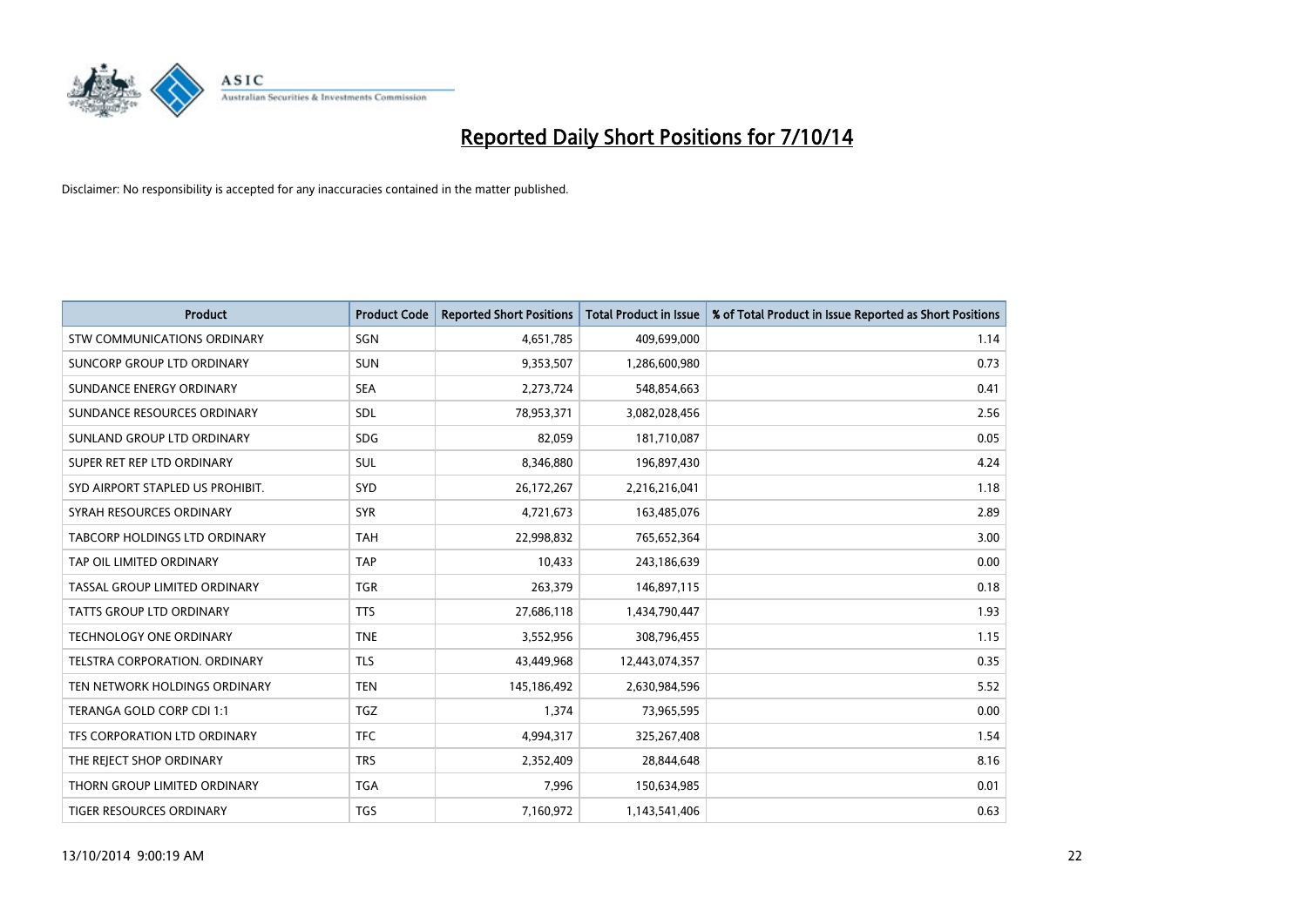

| <b>Product</b>                       | <b>Product Code</b> | <b>Reported Short Positions</b> | <b>Total Product in Issue</b> | % of Total Product in Issue Reported as Short Positions |
|--------------------------------------|---------------------|---------------------------------|-------------------------------|---------------------------------------------------------|
| TITAN ENERGY SERVICE ORDINARY        | <b>TTN</b>          | 5,967                           | 51,192,701                    | 0.01                                                    |
| TOLL HOLDINGS LTD ORDINARY           | <b>TOL</b>          | 22,053,885                      | 717,318,622                   | 3.07                                                    |
| TORO ENERGY LIMITED ORDINARY         | <b>TOE</b>          | 9,845                           | 1,567,784,418                 | 0.00                                                    |
| TOX FREE SOLUTIONS ORDINARY          | <b>TOX</b>          | 2,705,840                       | 133,752,359                   | 2.02                                                    |
| TPG TELECOM LIMITED ORDINARY         | <b>TPM</b>          | 9,364,112                       | 793,808,141                   | 1.18                                                    |
| TRADE ME GROUP ORDINARY              | <b>TME</b>          | 5,119,511                       | 396,584,956                   | 1.29                                                    |
| TRANSFIELD SERVICES ORDINARY         | <b>TSE</b>          | 9,021,832                       | 512,457,716                   | 1.76                                                    |
| TRANSPACIFIC INDUST. ORDINARY        | <b>TPI</b>          | 18,865,291                      | 1,579,648,778                 | 1.19                                                    |
| TRANSURBAN GROUP TRIPLE STAPLED SEC. | <b>TCL</b>          | 21,324,191                      | 1,906,390,878                 | 1.12                                                    |
| <b>TREASURY GROUP ORDINARY</b>       | <b>TRG</b>          | 31,240                          | 23,697,498                    | 0.13                                                    |
| TREASURY WINE ESTATE ORDINARY        | <b>TWE</b>          | 10,469,375                      | 651,261,403                   | 1.61                                                    |
| <b>TRITON MIN LTD ORDINARY</b>       | <b>TON</b>          | 730                             | 310,101,731                   | 0.00                                                    |
| TROY RESOURCES LTD ORDINARY          | <b>TRY</b>          | 4,258,558                       | 195,265,161                   | 2.18                                                    |
| <b>TZ LIMITED ORDINARY</b>           | <b>TZL</b>          | 5,253,454                       | 384,874,293                   | 1.36                                                    |
| UGL LIMITED ORDINARY                 | UGL                 | 16,144,100                      | 166,511,240                   | 9.70                                                    |
| UNILIFE CORPORATION CDI 6:1          | <b>UNS</b>          | 114,184                         | 272,833,620                   | 0.04                                                    |
| UXC LIMITED ORDINARY                 | <b>UXC</b>          | 3,018,181                       | 329,728,102                   | 0.92                                                    |
| <b>VEDA GROUP LTD ORDINARY</b>       | <b>VED</b>          | 17,340,807                      | 842,055,406                   | 2.06                                                    |
| VILLA WORLD LTD, ORDINARY            | <b>VLW</b>          | 75,754                          | 93,663,800                    | 0.08                                                    |
| VILLAGE ROADSHOW LTD ORDINARY        | <b>VRL</b>          | 477,331                         | 159,509,459                   | 0.30                                                    |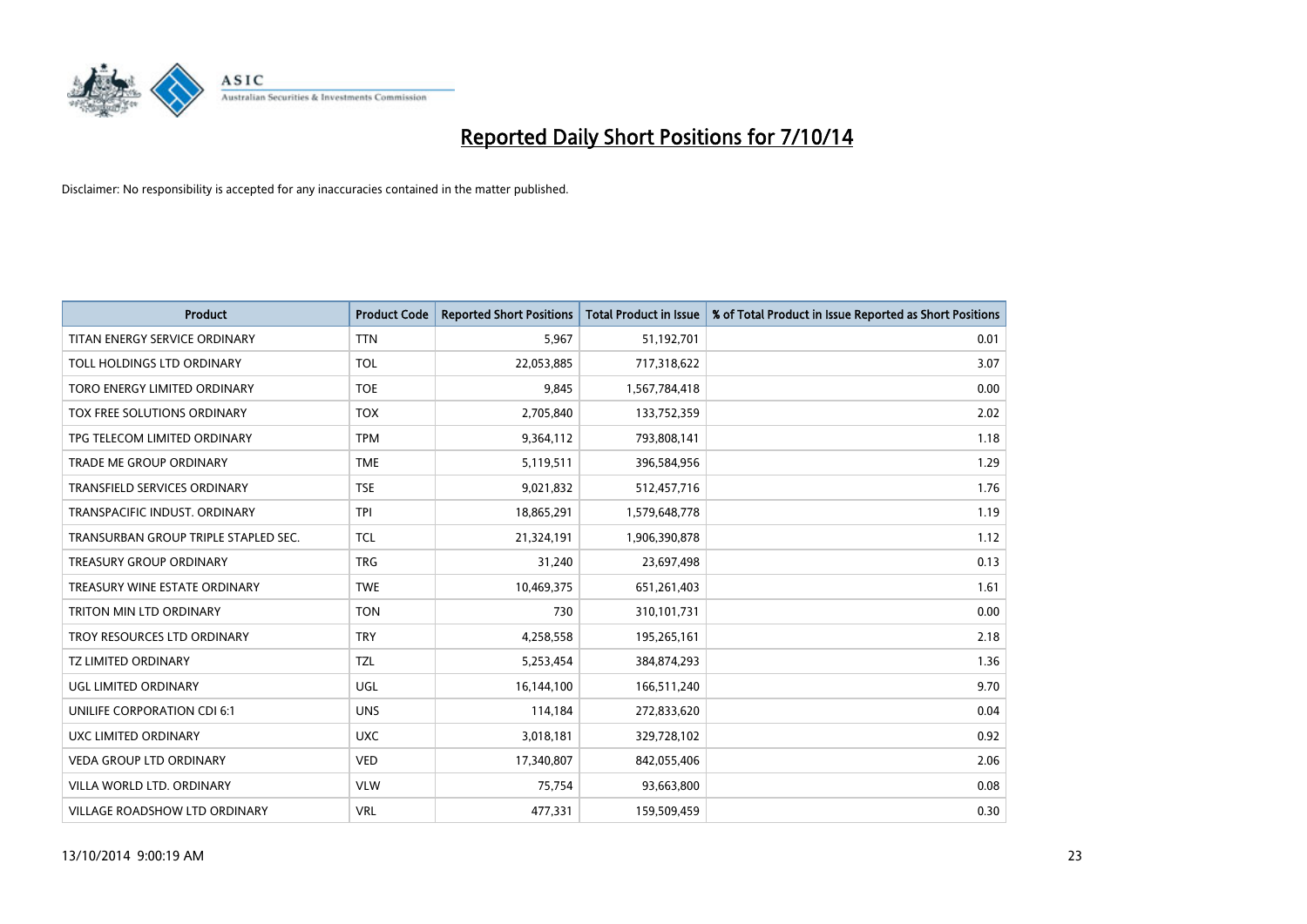

| <b>Product</b>                       | <b>Product Code</b> | <b>Reported Short Positions</b> | <b>Total Product in Issue</b> | % of Total Product in Issue Reported as Short Positions |
|--------------------------------------|---------------------|---------------------------------|-------------------------------|---------------------------------------------------------|
| VIRGIN AUS HLDG LTD ORDINARY         | <b>VAH</b>          | 54,217,240                      | 3,524,912,131                 | 1.54                                                    |
| <b>VIRTUS HEALTH LTD ORDINARY</b>    | <b>VRT</b>          | 4,144,047                       | 79,847,678                    | 5.19                                                    |
| <b>VOCATION LTD ORDINARY</b>         | <b>VET</b>          | 14,450,966                      | 230,000,000                   | 6.28                                                    |
| <b>VOCUS COMMS LTD ORDINARY</b>      | <b>VOC</b>          | 593,307                         | 104,787,096                   | 0.57                                                    |
| WARRNAMBOOL CHEESE ORDINARY          | <b>WCB</b>          | 19                              | 56,098,797                    | 0.00                                                    |
| <b>WATPAC LIMITED ORDINARY</b>       | <b>WTP</b>          | 2,539                           | 189,258,397                   | 0.00                                                    |
| <b>WDS LIMITED ORDINARY</b>          | <b>WDS</b>          | 144,312                         | 144,740,614                   | 0.10                                                    |
| WEBIET LIMITED ORDINARY              | <b>WEB</b>          | 1,448,765                       | 79,397,959                    | 1.82                                                    |
| WESFARMERS LIMITED ORDINARY          | <b>WES</b>          | 6,213,629                       | 1,143,274,951                 | 0.54                                                    |
| WESTERN AREAS LTD ORDINARY           | <b>WSA</b>          | 15,762,168                      | 232,580,131                   | 6.78                                                    |
| WESTERN DESERT RES. ORDINARY         | <b>WDR</b>          | 2,490,070                       | 620,049,919                   | 0.40                                                    |
| WESTERN DESERT RES. RIGHTS 31-MAR-14 | <b>WDRR</b>         | 17,835                          | 120,009,662                   | 0.01                                                    |
| <b>WESTFIELD CORP STAPLED</b>        | WFD                 | 3,637,667                       | 2,078,089,686                 | 0.18                                                    |
| WESTFIELD GROUP ORD/UNIT STAPLED SEC | <b>WDC</b>          | 1,868,508                       | 2,078,089,686                 | 0.09                                                    |
| <b>WESTPAC BANKING CORP ORDINARY</b> | <b>WBC</b>          | 27,498,676                      | 3,109,048,309                 | 0.88                                                    |
| WHITE ENERGY COMPANY ORDINARY        | <b>WEC</b>          | 31,950                          | 328,374,494                   | 0.01                                                    |
| <b>WHITEHAVEN COAL ORDINARY</b>      | <b>WHC</b>          | 82,713,486                      | 1,025,760,027                 | 8.06                                                    |
| WIDE BAY AUST LTD ORDINARY           | <b>WBB</b>          | 1,215                           | 36,452,951                    | 0.00                                                    |
| WOODSIDE PETROLEUM ORDINARY          | <b>WPL</b>          | 6,505,116                       | 823,910,657                   | 0.79                                                    |
| WOOLWORTHS LIMITED ORDINARY          | <b>WOW</b>          | 18,428,768                      | 1,259,918,639                 | 1.46                                                    |